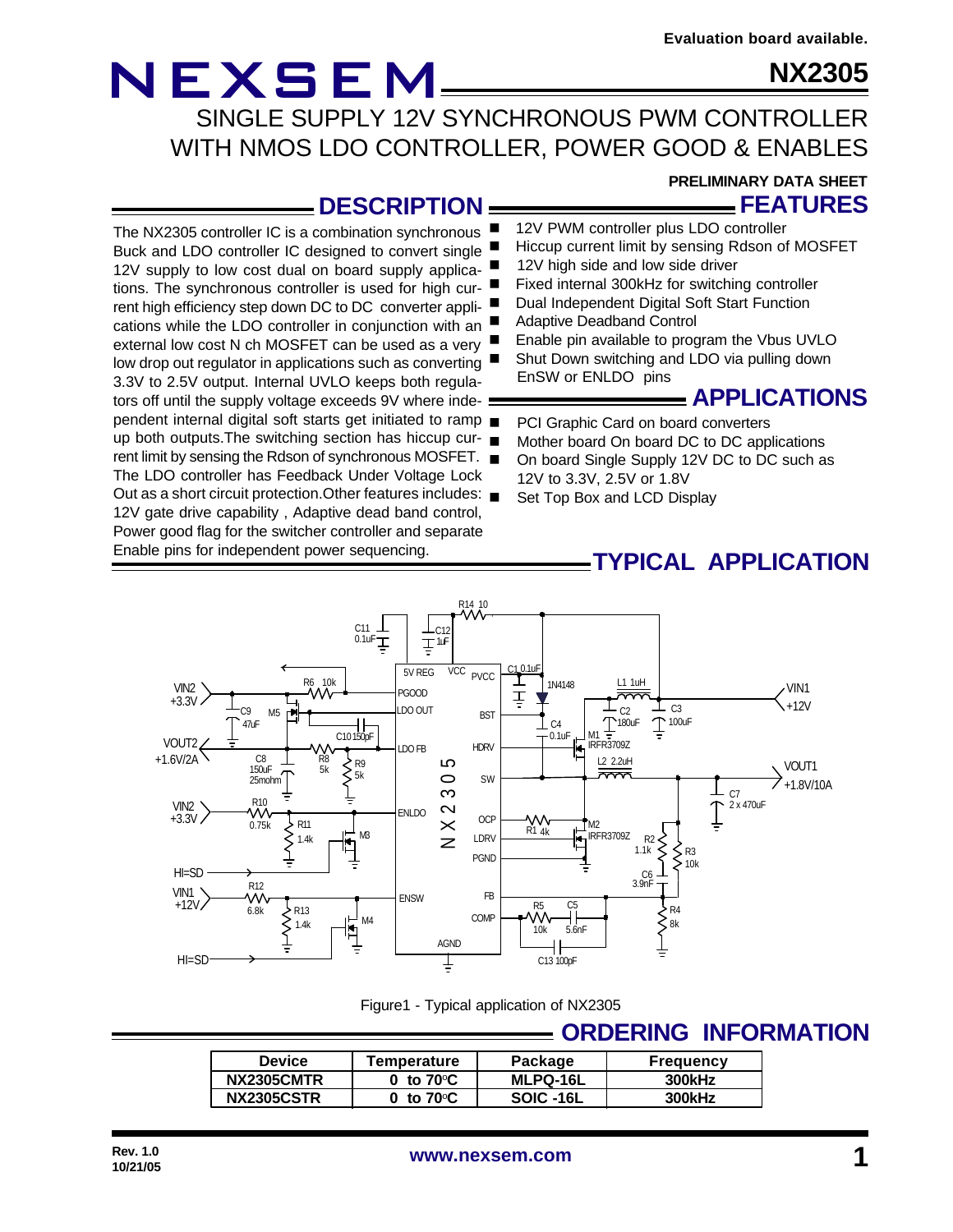### **ABSOLUTE MAXIMUM RATINGS(NOTE1)**

| Operating Junction Temperature Range  -40°C to 125°C |  |
|------------------------------------------------------|--|

CAUTION: Stresses above those listed in "ABSOLUTE MAXIMUM RATINGS", may cause permanent damage to the device. This is a stress only rating and operation of the device at these or any other conditions above those indicated in the operational sections of this specification is not implied.



### **ELECTRICAL SPECIFICATIONS**

Unless otherwise specified, these specifications apply over Vcc =12V,  $V_{BST}V_{SW}=12V$ , ENSW=ENLDO=3V, and T<sub>A</sub> = 0 to 70°C. Typical values refer to  $T_A = 25$ °C.

| <b>PARAMETER</b>                             | <b>SYM</b>                          | <b>Test Condition</b>                           | Min | <b>TYP</b> | <b>MAX</b> | <b>Units</b> |
|----------------------------------------------|-------------------------------------|-------------------------------------------------|-----|------------|------------|--------------|
| <b>Reference Voltage</b>                     |                                     |                                                 |     |            |            |              |
| Ref Voltage                                  | $\rm V_{REF}$                       |                                                 |     | 0.8        |            | V            |
| Ref Voltage line regulation                  |                                     | $10V < = Vcc < = 14V$                           |     | 0.2        |            | $\%$         |
| Supply Voltage(Vcc&V <sub>BST</sub> )        |                                     |                                                 |     |            |            |              |
| V <sub>cc</sub> Voltage Range                | $V_{\rm CC}$                        |                                                 | 8.2 |            | 14         | V            |
| V <sub>CC</sub> Supply Current<br>(Static)   | $I_{CC}$ (Static)                   | <b>ENSW=LOW</b><br>ENLDO=LOW                    |     | 8          |            | mA           |
| PV <sub>CC</sub> Supply Current<br>(Dynamic) | $_{\rm lcc}$<br>(Dynamic)           | $C_1 = 3300pF$                                  |     | 8.5        |            | mA           |
| V <sub>BST</sub> Voltage Range               | $V_{\text{BST}}$ to $V_{\text{SW}}$ |                                                 | 8.2 |            | 14         | V            |
| V <sub>BST</sub> Supply Current(Static)      |                                     | V <sub>BST</sub> (Static) ENSW=LOW<br>ENLDO=LOW |     | 0.2        |            | mA           |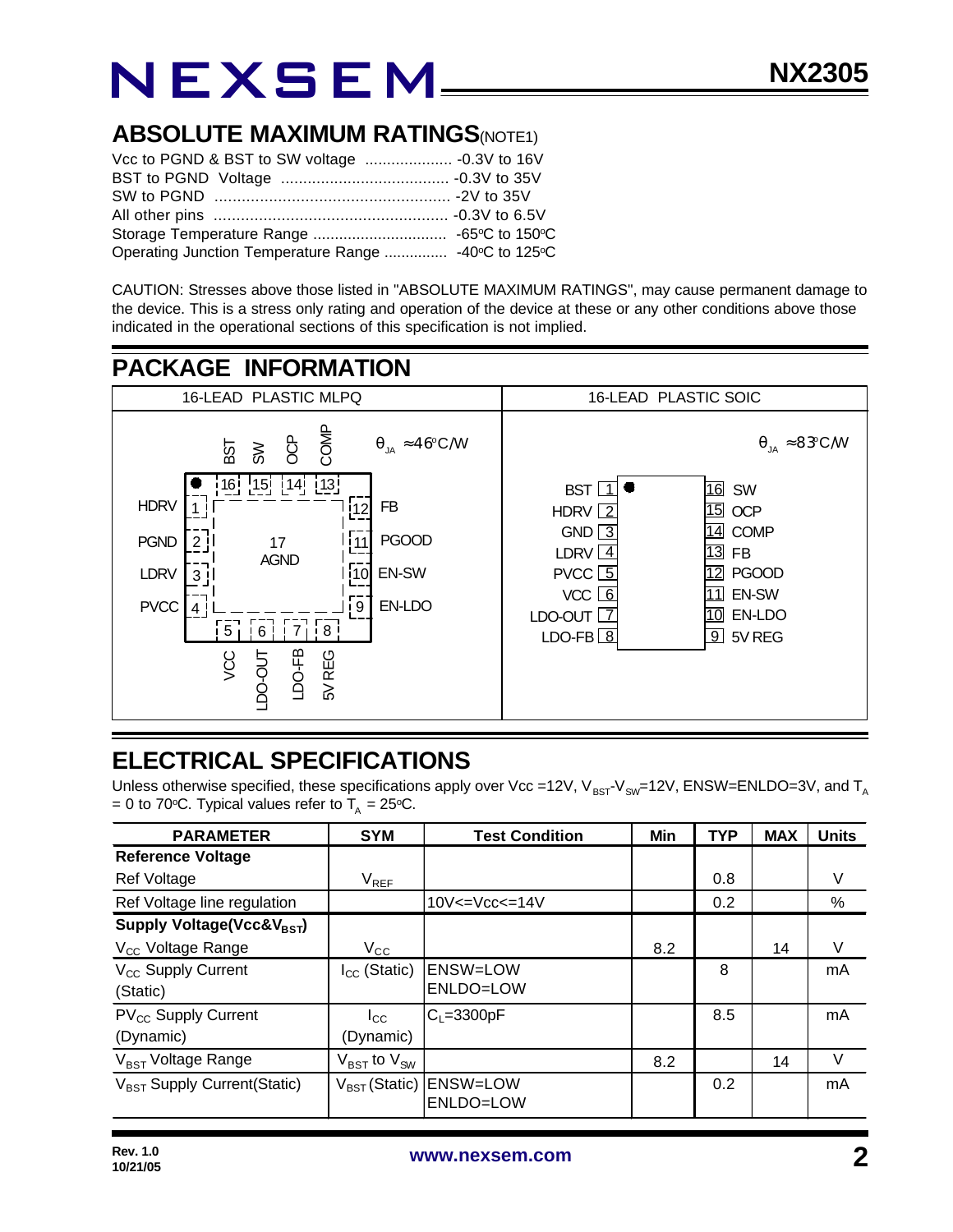## NEXSEM\_\_\_\_

| <b>PARAMETER</b>                                      | <b>SYM</b>                                     | <b>Test Condition</b>                          | Min | <b>TYP</b> | <b>MAX</b> | <b>Units</b> |
|-------------------------------------------------------|------------------------------------------------|------------------------------------------------|-----|------------|------------|--------------|
| V <sub>BST</sub> Supply Current                       | $V_{\text{BST}}$                               | $C_L = 3300$ PF                                |     | 9.2        |            | mA           |
| (Dynamic)                                             | (dynamic)                                      |                                                |     |            |            |              |
| <b>Under Voltage Lockout</b>                          |                                                |                                                |     |            |            |              |
| $V_{CC}$ -Threshold                                   | $V_{CC}$ _UVLO                                 | $V_{\text{cc}}$ Rising (NOTE1)                 |     | 7.2        |            | V            |
| <b>Oscillator (Rt)</b>                                |                                                |                                                |     |            |            |              |
| Frequency                                             | $F_{\rm S}$                                    |                                                |     | 300        |            | <b>KHz</b>   |
| Ramp-Amplitude Voltage                                | $V_{R\underline{A}\underline{M}\underline{P}}$ |                                                |     | 1.5        |            | $\vee$       |
| Max Duty Cycle                                        |                                                |                                                |     | 95         |            | $\%$         |
| Min duty Cycle                                        |                                                |                                                |     |            | 0          | %            |
| <b>Error Amplifiers</b>                               |                                                |                                                |     |            |            |              |
| Open Loop Gain                                        |                                                |                                                | 50  | 65         |            | dB           |
| Transconductance                                      | gm                                             |                                                |     | 2000       |            | umho         |
| Comp SD threshold                                     |                                                |                                                |     | 0.2        |            | $\vee$       |
| Input Bias Current                                    | Ib                                             |                                                |     |            | 100        | nA           |
| <b>EN &amp; SS</b>                                    |                                                |                                                |     |            |            |              |
| Soft Start time                                       | Tss                                            |                                                |     | 6.8        |            | mS           |
| Enable HI Threshold                                   | $V_{ENTHH}$                                    |                                                |     | 1.36       |            | V            |
| <b>Enable Hysterises</b>                              | $V_{ENTHL}$                                    |                                                |     | 150        |            | mV           |
| High Side Driver, Hdrv, BST,<br>SW ( $C_1 = 3300pF$ ) |                                                |                                                |     |            |            |              |
| Output Impedance, Sourcing<br>Current                 | $R_{source}$ (Hdrv)                            | $I=200mA$                                      |     | 3.6        |            | ohm          |
| Output Impedance, Sinking<br>Current                  | $R_{sink}(Hdrv)$                               | $I=200mA$                                      |     | 1          |            | ohm          |
| <b>Rise Time</b>                                      | THdrv(Rise)                                    | 10% to 90%                                     |     | 30         |            | ns           |
| <b>Fall Time</b>                                      | THdrv(Fall)                                    | 90% to 10%                                     |     | 20         |            | ns           |
| Deadband Time                                         | Tdead(L to                                     | Ldrv going Low to Hdrv going                   |     | 50         |            | ns           |
|                                                       | H)                                             | High, 10% to 10%                               |     |            |            |              |
| Low Side Driver, Ldrv,<br>$PVec, Pgnd(C_L=3300pF)$    |                                                |                                                |     |            |            |              |
| Output Impedance, Sourcing<br>Current                 | $R_{source}$ (Ldrv)                            | $I=200mA$                                      |     | 2.2        |            | ohm          |
| Output Impedance, Sinking<br>Current                  | $R_{sink}(Ldrv)$                               | $I=200mA$                                      |     | 1          |            | ohm          |
| <b>Rise Time</b>                                      | TLdrv(Rise)                                    | 10% to 90%                                     |     | 30         |            | ns           |
| <b>Fall Time</b>                                      | TLdrv(Fall)                                    | 90% to 10%                                     |     | 20         |            | ns           |
| Deadband Time                                         | Tdead(H to<br>$\lfloor$                        | SW going Low to Ldrv going<br>High, 10% to 10% |     | 50         |            | ns           |
| <b>LDO Controller</b>                                 |                                                |                                                |     |            |            |              |
| FB Pin- Bias Current                                  |                                                |                                                |     |            | 100        | nA           |
| <b>High Output Voltage</b>                            |                                                |                                                |     | 11.1       |            | V            |
| Low Output Voltage                                    |                                                |                                                |     | 0.2        |            | V            |
| <b>High Output Source Current</b>                     |                                                |                                                |     | 1.9        |            | mA           |
| Low Output Sink Current                               |                                                |                                                |     | 0.9        |            | mA           |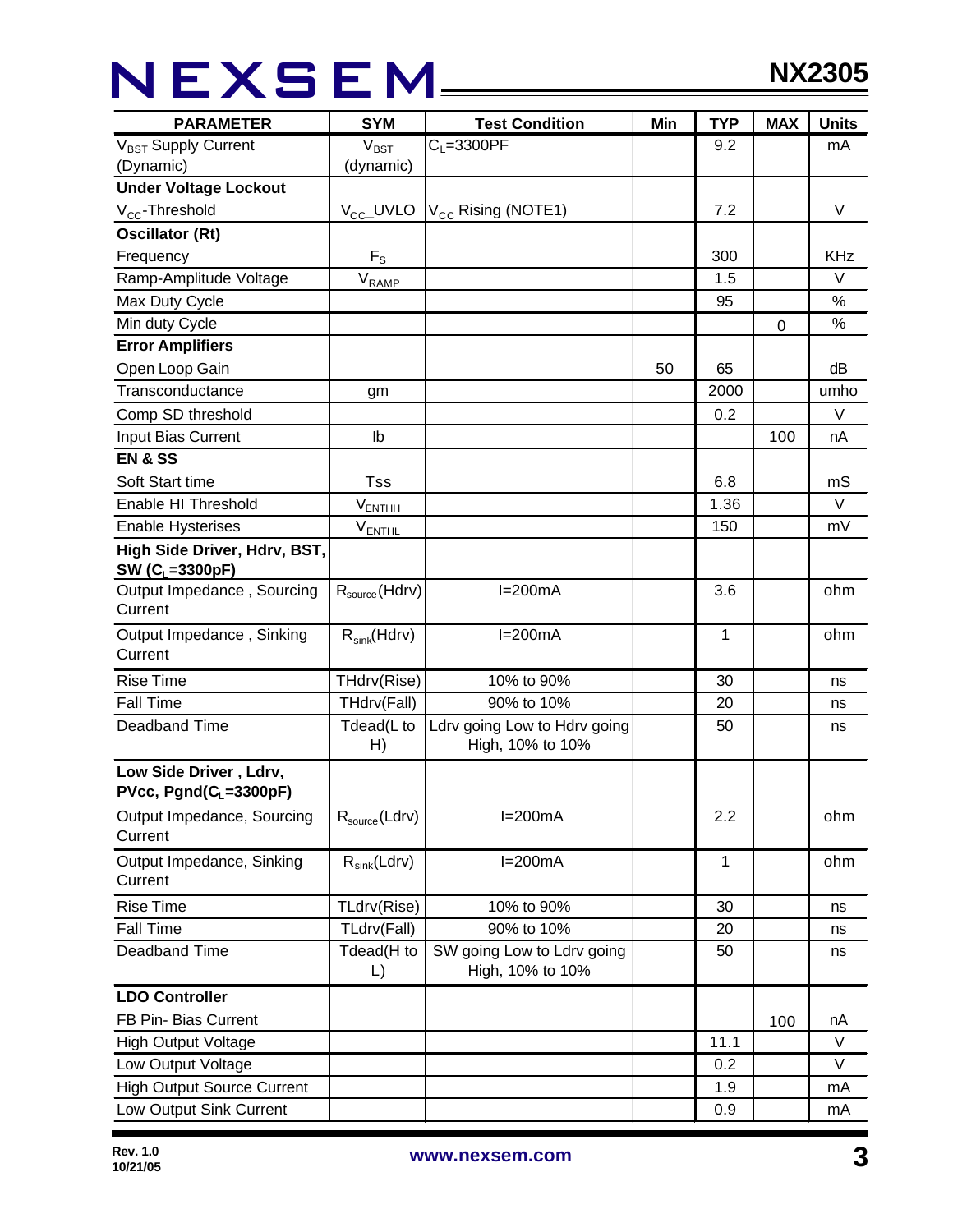| <b>PARAMETER</b>                                              | <b>SYM</b> | <b>Test Condition</b> | Min | <b>TYP</b> | <b>MAX</b> | <b>Units</b> |
|---------------------------------------------------------------|------------|-----------------------|-----|------------|------------|--------------|
| Open Loop Gain                                                |            | GBNT(Note 2)          | 50  |            |            | dB           |
| FB Under Voltage trip point                                   |            |                       |     | 50         |            | %            |
| <b>Power Good(Pgood)</b><br>Threshold Voltage as % of<br>Vref |            | FB ramping up         |     | 90         |            | %            |
| <b>Hysteresis</b>                                             |            |                       |     | 5          |            | %            |
| <b>OCP Adjust</b>                                             |            |                       |     |            |            |              |
| <b>OCP Current Setting</b>                                    |            |                       |     | 40         |            | uA           |

NOTE1: In actual circuit application, the ENSW pin is used to program converter start up and hysteresis threshold voltage.

NOTE2: This parameter is guaranteed by design but not tested in production(GBNT).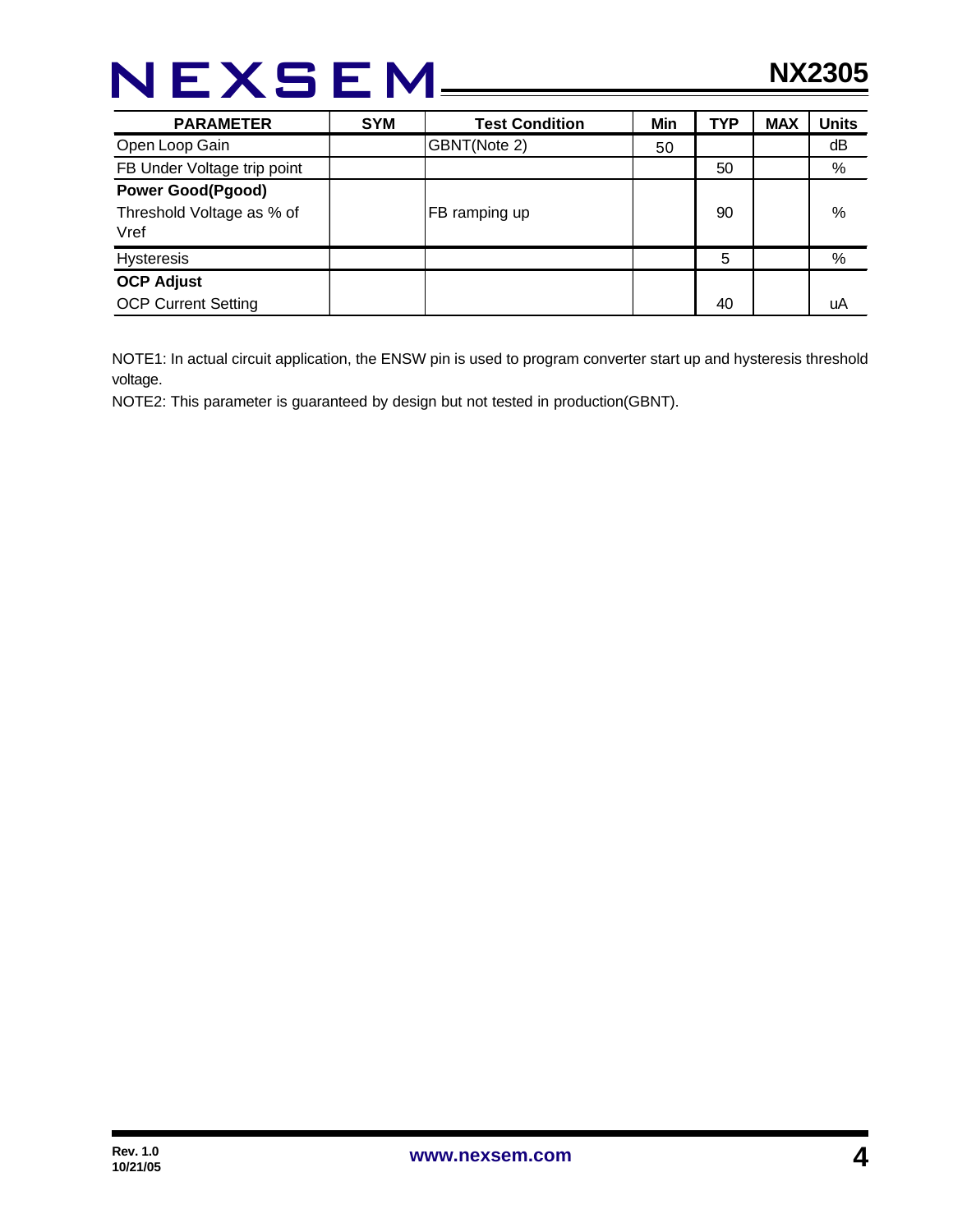| <b>PIN SYMBOL</b> | <b>PIN DESCRIPTION</b>                                                                                                                                                                                                                                                                                                                                                                                                                                                                                                             |
|-------------------|------------------------------------------------------------------------------------------------------------------------------------------------------------------------------------------------------------------------------------------------------------------------------------------------------------------------------------------------------------------------------------------------------------------------------------------------------------------------------------------------------------------------------------|
| <b>VCC</b>        | IC's supply voltage. This pin biases the internal logic circuits. A high freq 1uF ceramic capacitor<br>is placed as close as possible to and connected to this pin and ground pin. The maximum rating<br>of this pin is 16V.                                                                                                                                                                                                                                                                                                       |
| <b>BST</b>        | This pin supplies voltage to high side FET driver. A high freq 0.1uF ceramic capacitor is placed as<br>close as possible to and connected to these pins and SW pin.                                                                                                                                                                                                                                                                                                                                                                |
| <b>ENLDO</b>      | A resistor divider is connected from the LDO bus voltage to this pin that holds off the LDO soft start<br>until this threshold is reached. An external low cost MOSFET can be connected to this pin for<br>external enable control.                                                                                                                                                                                                                                                                                                |
| <b>ENSW</b>       | A resistor divider is connected from the respective switcher BUS voltage to this pin that holds off<br>the controller's soft start until this threshold is reached. An external low cost MOSFET can be<br>connected to this pin for external enable control.                                                                                                                                                                                                                                                                       |
| <b>FB</b>         | This pin is the error amplifier inverting input. This pin is connected via resistor divider to the output<br>of the switching regulator to set the output DC voltage.                                                                                                                                                                                                                                                                                                                                                              |
| <b>COMP</b>       | This pin is the output of error amplifier and is used to compensate the voltage control feedback<br>loop.                                                                                                                                                                                                                                                                                                                                                                                                                          |
| <b>OCP</b>        | This pin is connected to the drain of the external low side MOSFET and is the input of the over<br>current protection(OCP) comparator. An internal current source 40uA is flown to the external<br>resistor which sets the OCP voltage across the Rdson of the low side MOSFET. Current limit<br>point is this voltage divided by the Rds-on. Once this threshold is reached the Hdrv and Ldrv pins<br>are switched low and an internal hiccup circuit is set that recycles the soft start circuit after 2048<br>switching cycles. |
| SW                | This pin is connected to source of high side FET and provides return path for the high side driver.<br>It is also used to hold the low side driver low until this pin is brought low by the action of high side<br>turning off. LDRV can only go high if SW is below 1V threshold.                                                                                                                                                                                                                                                 |
| <b>HDRV</b>       | High side gate driver output.                                                                                                                                                                                                                                                                                                                                                                                                                                                                                                      |
| <b>LDRV</b>       | Low side gate driver output.                                                                                                                                                                                                                                                                                                                                                                                                                                                                                                       |
| <b>PVCC</b>       | Supply voltage for the low side fet driver. A high frequency 1uF ceramic cap must be connected<br>from this pin to the PGND pin as close as possible.                                                                                                                                                                                                                                                                                                                                                                              |
| LDO_FB            | LDO controller feedback input. This pin is connected via resistor divider to the output of the<br>switching regulator to set the output DC voltage. If the LDOFB pin is pulled below 0.4V, an internal<br>comparator after a delay pulls down LDOOUT pin and initiates the HICCUP circuitry. During the<br>startup this latch is not activated, allowing the LDOFB pin to come up and follow the soft started<br>Vref voltage.                                                                                                     |
| LDO_OUT           | LDO controller output. This pin is controlling the gate of an external NCH MOSFET. The maximum<br>rating of this pin is 16V.                                                                                                                                                                                                                                                                                                                                                                                                       |
| 5V REG            | Output of an internal 5V regulator. An external 0.1 uF cap is required for stability.                                                                                                                                                                                                                                                                                                                                                                                                                                              |

### **PIN DESCRIPTIONS**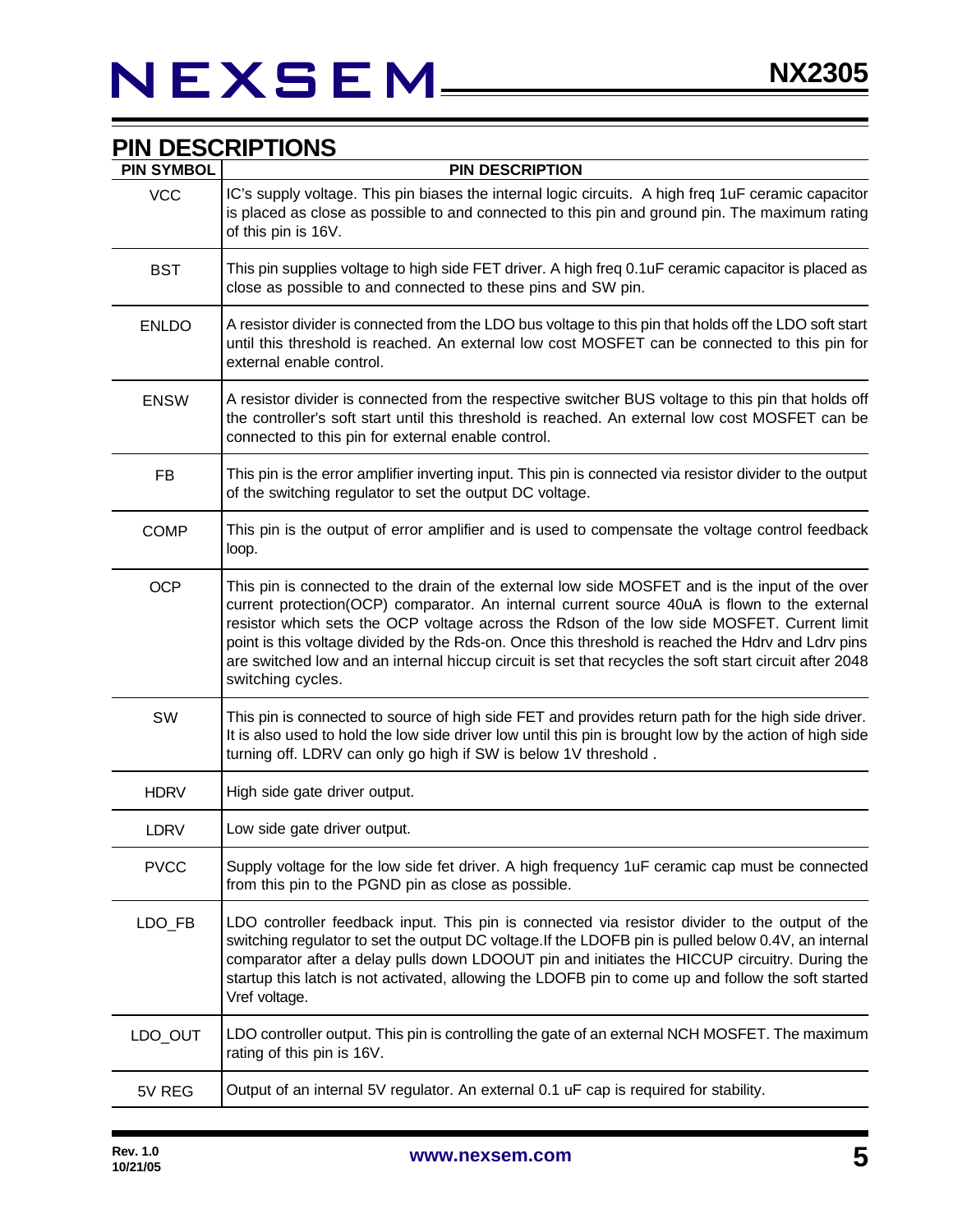### NEXSEM\_\_\_\_\_

| <b>PIN SYMBOL</b> | <b>PIN DESCRIPTION</b>                                                                                                                                                               |
|-------------------|--------------------------------------------------------------------------------------------------------------------------------------------------------------------------------------|
| <b>PGOOD</b>      | An open drain output that requires a pull up resistor to Vcc or a voltage lower than Vcc. When<br>FB pin reaches 90% of the reference voltage PGOOD transitions from LO to HI state. |
| <b>PGND</b>       | Power ground pin for low side driver. In SOIC16 package, PGND and AGND are combined<br>together called GND.                                                                          |
| <b>AGND</b>       | Analog ground. In MLPD16 package, pad is AGND.                                                                                                                                       |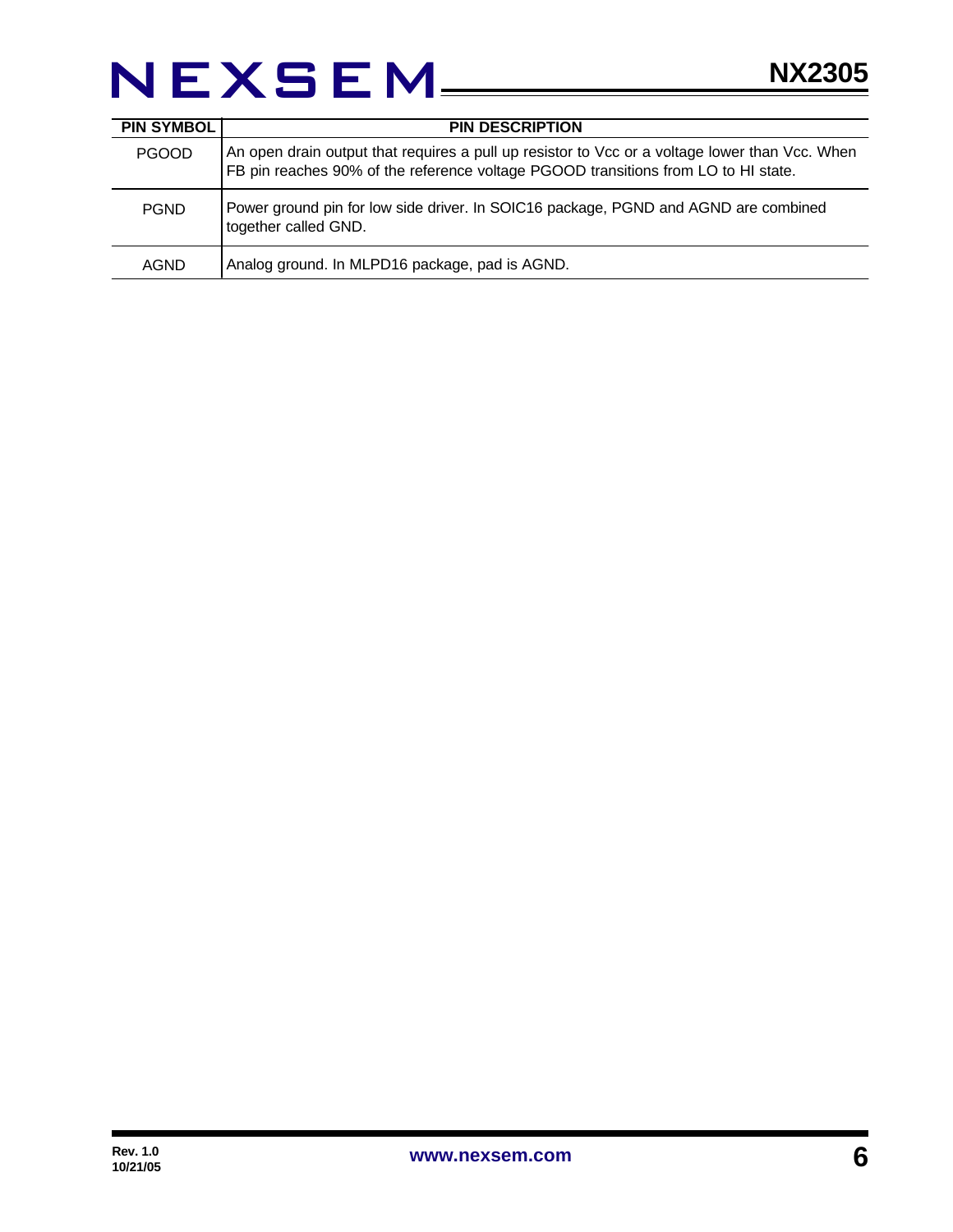### **BLOCK DIAGRAM**



Figure 2 - Simplified block diagram of the NX2305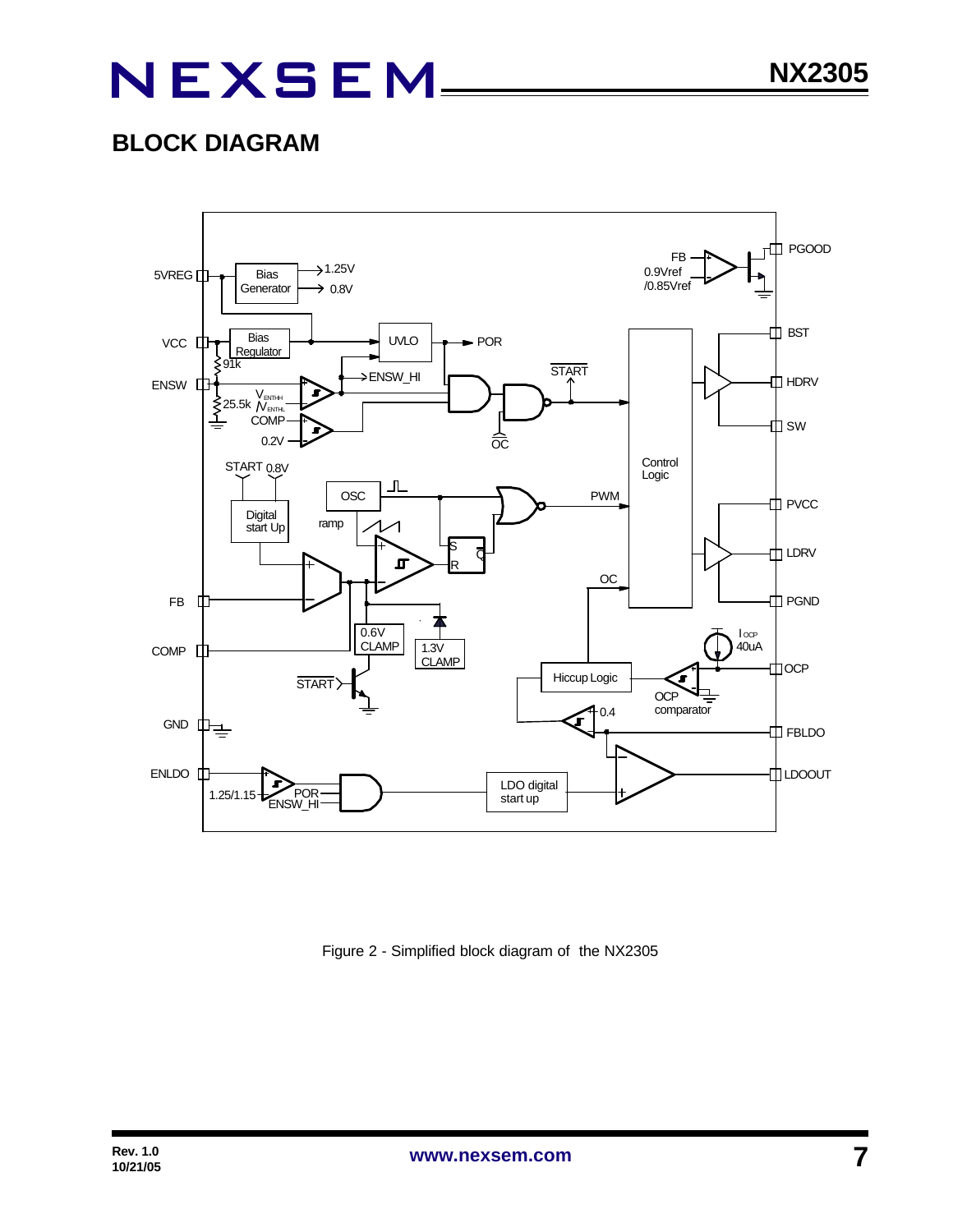### **APPLICATION INFORMATION**

#### **Symbol Used In Application Information:**

- V<sub>IN</sub> Input voltage VOUT - Output voltage
- Iout Output current
- $\Delta V_{\text{RIPPLE}}$  Output voltage ripple
- Fs Switching frequency
- $\Delta$ IRIPPLE Inductor current ripple

#### **Design Example**

 Power stage design requirements:  $V_{IN}=12V$  $V$ OUT= $1.8V$  $I<sub>OUT</sub> = 10A$  $\Delta$ VRIPPLE <=20mV  $\Delta V$ TRAN<=100mV @ 10A step  $Fs = 300kHz$ 

#### **Output Inductor Selection**

The selection of inductor value is based on inductor ripple current, power rating, working frequency and efficiency. Larger inductor value normally means smaller ripple current. However if the inductance is chosen too large, it brings slow response and lower efficiency. Usually the ripple current ranges from 20% to 40% of the output current. This is a design freedom which can be decided by design engineer according to various application requirements. The inductor value can be calculated by using the following equations:

$$
L_{\text{OUT}} = \frac{V_{\text{IN}} - V_{\text{OUT}}}{I_{\text{RIPPLE}}} \times \frac{V_{\text{OUT}}}{V_{\text{IN}}} \times \frac{1}{F_{\text{S}}}
$$
...(1)

where k is between 0.2 to 0.4. Select k=0.3, then

$$
L_{\text{OUT}} = \frac{12V - 1.8V}{0.3 \times 10A} \times \frac{1.8V}{12V} \times \frac{1}{300kHz}
$$
  
L\_{\text{OUT}} = 1.7uH

Choose Lout=2.2uH, then coilcraft inductor DO5010P-222HC is a good choice.

Current Ripple is calculated as

$$
I_{RIPPLE} = \frac{V_{IN} - V_{OUT}}{L_{OUT}} \times \frac{V_{OUT}}{V_{IN}} \times \frac{1}{F_s}
$$
  
= 
$$
\frac{12V - 1.8V}{2.2uH} \times \frac{1.8V}{12V} \times \frac{1}{300kHz} = 2.3A
$$
...(2)

### **Output Capacitor Selection**

Output capacitor is basically decided by the amount of the output voltage ripple allowed during steady state(DC) load condition as well as specification for the load transient. The optimum design may require a couple of iterations to satisfy both condition.

#### **Based on DC Load Condition**

The amount of voltage ripple during the DC load condition is determined by equation(3).

$$
\Delta V_{\text{RIPPLE}} = \text{ESR} \times \Delta I_{\text{RIPPLE}} + \frac{\Delta I_{\text{RIPPLE}}}{8 \times F_s \times C_{\text{OUT}}} \quad ...(3)
$$

Where ESR is the output capacitors' equivalent series resistance,  $C_{\text{OUT}}$  is the value of output capacitors.

Typically when large value capacitors are selected such as Aluminum Electrolytic,POSCAP and OSCON types are used, the amount of the output voltage ripple is dominated by the first term in equation(3) and the second term can be neglected.

For this example, POSCAP are chosen as output capacitors, the ESR and inductor current typically determines the output voltage ripple.

$$
ESR_{\text{desire}} = \frac{\Delta V_{\text{RIPPLE}}}{\Delta I_{\text{RIPPLE}}} = \frac{20 \text{mV}}{2.3 \text{A}} = 8.7 \text{m}\Omega \qquad ...(4)
$$

If low ESR is required, for most applications, multiple capacitors in parallel are better than a big capacitor. For example, for 20mV output ripple, POSCAP 2R5TPE470M9 with 9m $Ω$  are chosen.

$$
N = \frac{ESR_{E} \times \Delta I_{RIPPLE}}{\Delta V_{RIPPLE}} \qquad ...(5)
$$

Number of Capacitor is calculated as

$$
N = \frac{9m\Omega \times 2.3A}{20mV}
$$

 $N = 1.03$ 

The number of capacitor has to be round up to a integer. Choose N =2.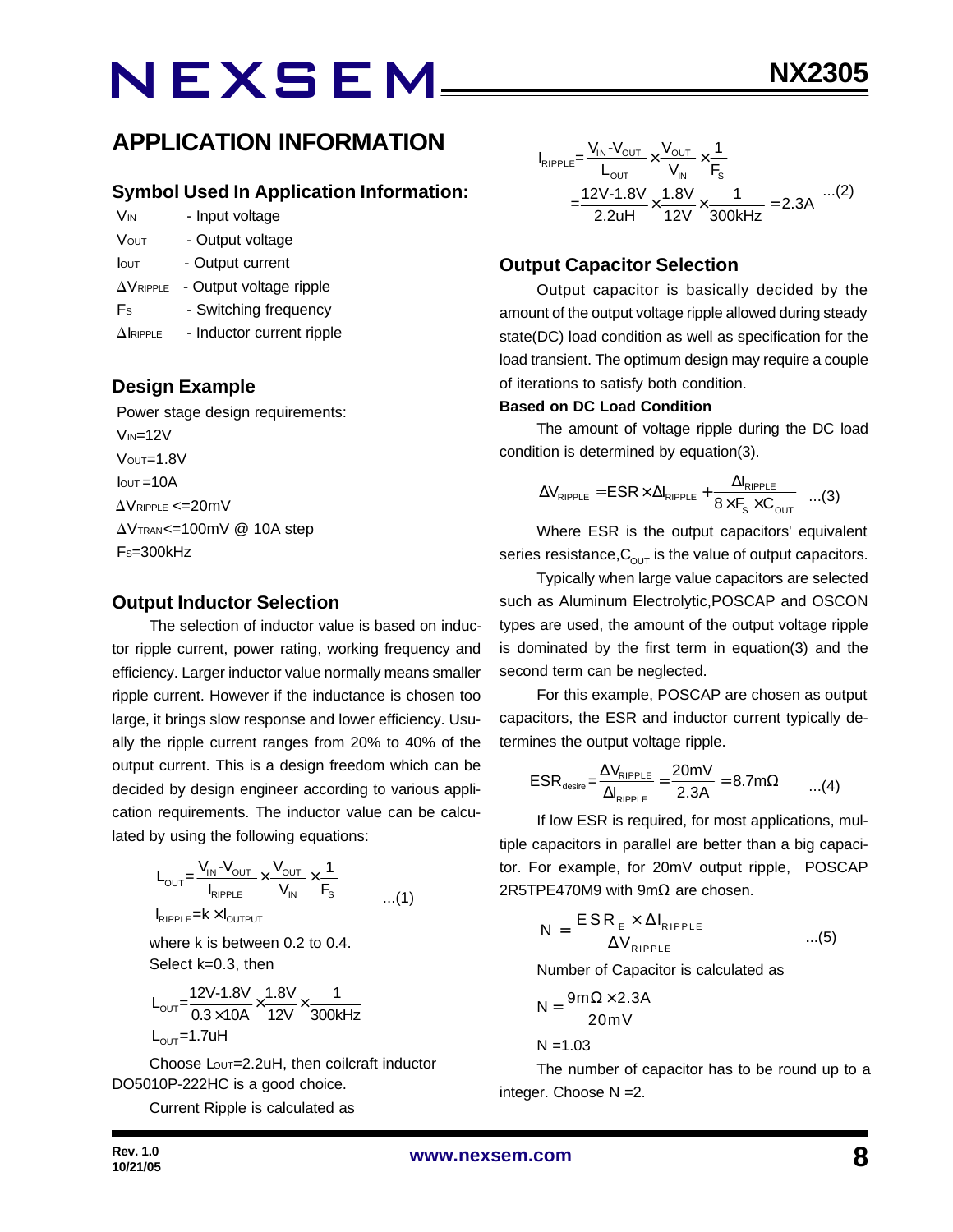If ceramic capacitors are chosen as output capacitors, both terms in equation (3) need to be evaluated to determine the overall ripple. Usually when this type of capacitors are selected, the amount of capacitance per single unit is not sufficient to meet the transient specification, which results in parallel configuration of multiple capacitors.

For example, one 100uF, X5R ceramic capacitor with  $2m\Omega$  ESR is used. The amount of output ripple is

> $\Delta V_{\text{pippE}} = 2m\Omega \times 2.3A +$  $V_{\text{RIPPLE}} = 2 \text{m}\Omega \times 2.3 \text{A} + \frac{2.3 \text{A}}{8 \times 300 \text{kHz}}$  $=4.6$ mV  $+9.6$ mV  $=14.2$ mV  $8\times 300$ kHz $\times 100$ uF

Although this meets DC ripple spec, however it needs to be studied for transient requirement.

#### **Based On Transient Requirement**

Typically, the output voltage droop during transient is specified as

 $\Delta V_{\rm drop} < \Delta V_{\rm tran}$  @step load  $\Delta I_{\rm STEP}$ 

During the transient, the voltage droop during the transient is composed of two sections. One section is dependent on the ESR of capacitor, the other section is a function of the inductor, output capacitance as well as input, output voltage. For example, for the overshoot when load from high load to light load with a  $\Delta I_{\text{STEP}}$  transient load, if assuming the bandwidth of system is high enough, the overshoot can be estimated as the following equation.

$$
\Delta V_{\text{overshoot}} = \text{ESR} \times \Delta I_{\text{step}} + \frac{V_{\text{OUT}}}{2 \times L \times C_{\text{OUT}}} \times \tau^2 \qquad ...(6)
$$

where *t* is the a function of capacitor,etc.

$$
\tau = \begin{cases}\n0 & \text{if} \quad L \le L_{\text{crit}} \\
\frac{L \times \Delta I_{\text{sep}}}{V_{\text{OUT}}} - \text{ESR} \times C_{\text{OUT}} & \text{if} \quad L \ge L_{\text{crit}} \quad \dots (7)\n\end{cases}
$$

where

$$
L_{\rm crit} = \frac{\rm ESR \times C_{\rm OUT} \times V_{\rm OUT}}{\Delta I_{\rm step}} = \frac{\rm ESR_E \times C_E \times V_{\rm OUT}}{\Delta I_{\rm step}} \quad ...(8)
$$

where  $\mathsf{ESR}_\mathsf{E}$  and  $\mathsf{C}_\mathsf{E}$  represents  $\mathsf{ESR}\;$  and capacitance of each capacitor if multiple capacitors are used in parallel.

The above equation shows that if the selected out-

put inductor is smaller than the critical inductance, the voltage droop or overshoot is only dependent on the ESR of output capacitor. For low frequency capacitor such as electrolytic capacitor, the product of ESR and capacitance is high and  $L \leq L_{crit}$  is true. In that case, the transient spec is mostly like to dependent on the ESR of capacitor.

Most case, the output capacitor is multiple capacitor in parallel. The number of capacitor can be calculated by the following

$$
N = \frac{ESR_{E} \times \Delta I_{step}}{\Delta V_{tran}} + \frac{V_{OUT}}{2 \times L \times C_{E} \times \Delta V_{tran}} \times \tau^{2} \quad ...(9)
$$

where

$$
\tau = \begin{cases}\n0 & \text{if} \quad L \leq L_{\text{crit}} \\
\frac{L \times \Delta I_{\text{step}}}{V_{\text{OUT}}} - \text{ESR}_{\text{E}} \times C_{\text{E}} & \text{if} \quad L \geq L_{\text{crit}} \quad ...(10)\n\end{cases}
$$

For example, assume voltage droop during transient is 100mV for 10A load step.

If the POSCAP 2R5TPE470M9 (470uF, 9mohm ESR) is used, the crticial inductance is given as

$$
L_{\text{crit}} = \frac{ESR_{\text{E}} \times C_{\text{E}} \times V_{\text{OUT}}}{\Delta I_{\text{step}}} =
$$

$$
\frac{9 \text{m}\Omega \times 470 \mu \text{F} \times 1.8 V}{10 \text{A}} = 0.76 \mu \text{H}
$$

The selected inductor is 2.2uH which is bigger than critical inductance. In that case, the output voltage transient not only dependent on the ESR, but also capacitance.

number of capacitor is

$$
\tau = \frac{L \times \Delta I_{\text{step}}}{V_{\text{OUT}}} - ESR_E \times C_E
$$

$$
= \frac{2.2 \mu H \times 10A}{1.8 V} - 9 m\Omega \times 470 \mu F = 7.97 us
$$

$$
N = \frac{ESR_E \times \Delta I_{\text{step}}}{\Delta V_{\text{tran}}} + \frac{V_{\text{OUT}}}{2 \times L \times C_E \times \Delta V_{\text{tran}}} \times \tau^2
$$
  
= 
$$
\frac{9 \text{m}\Omega \times 10 \text{A}}{100 \text{mV}} + \frac{1.8 \text{V}}{2 \times 2.2 \mu \text{H} \times 470 \mu \text{F} \times 100 \text{mV}} \times (7.97 \text{us})^2
$$
  
= 1.44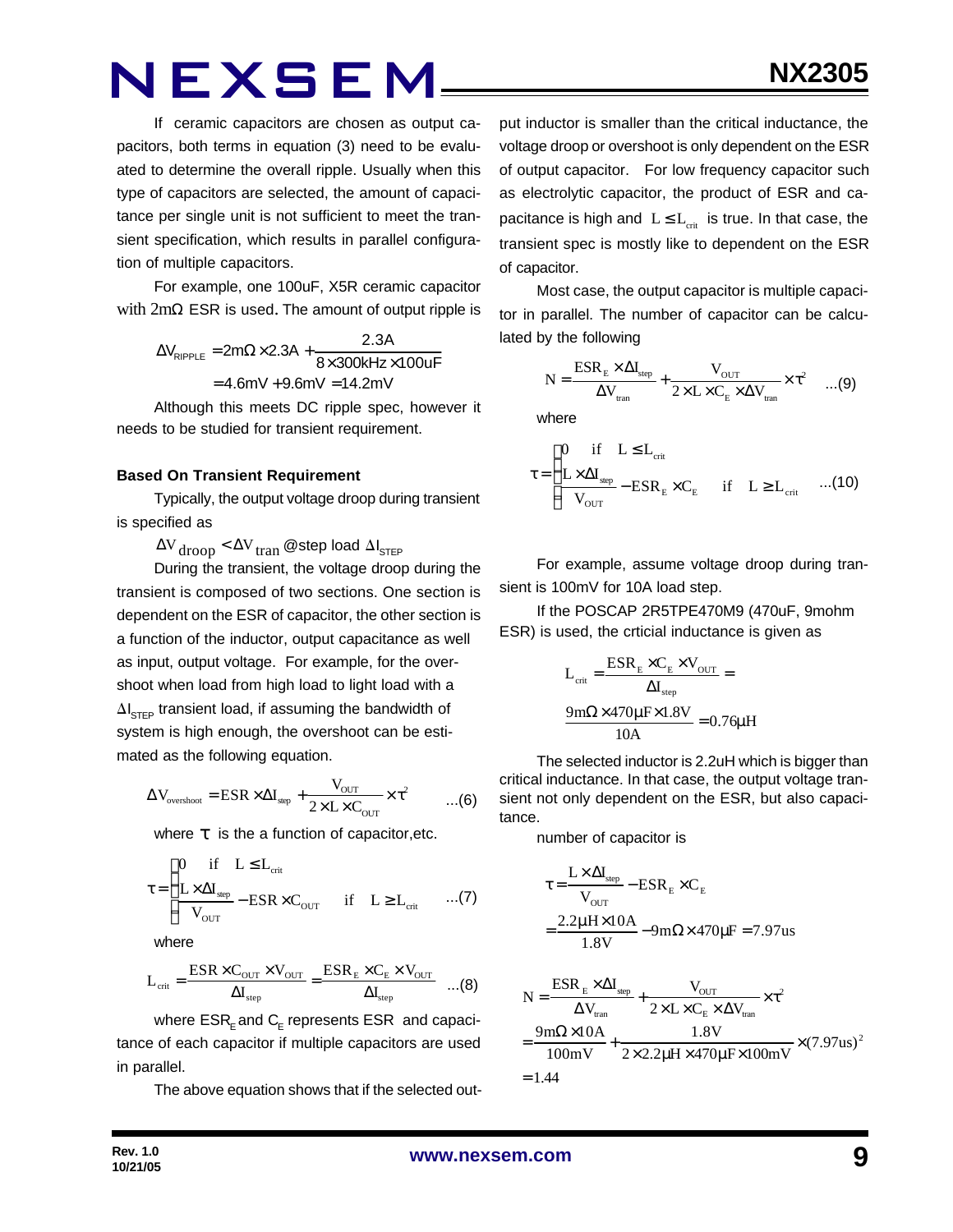It should be considered that the proposed equation is based on ideal case, in reality, the droop or overshoot is typically more than the calculation. The equation gives a good start. For more margin, more capacitors have to be chosen after the test. Typically, for high frequency capacitor such as high quality POSCAP especially ceramic capacitor, 20% to 100% (for ceramic) more capacitors have to be chosen since the ESR of capacitors is so low that the PCB parasitic can affect the results tremendously. More capacitors have to be selected to compensate these parasitic parameters.

#### **Compensator Design**

Due to the double pole generated by LC filter of the power stage, the power system has 180° phase shift, and therefore, is unstable by itself. In order to achieve accurate output voltage and fast transient response, compensator is employed to provide highest possible bandwidth and enough phase margin. Ideally, the Bode plot of the closed loop system has crossover frequency between 1/10 and 1/5 of the switching frequency, phase margin greater than 50° and the gain crossing 0dB with -20dB/decade. Power stage output capacitors usually decide the compensator type. If electrolytic capacitors are chosen as output capacitors, type II compensator can be used to compensate the system, because the zero caused by output capacitor ESR is lower than crossover frequency. Otherwise type III compensator should be chosen.

#### **A. Type III compensator design**

 For low ESR output capacitors, typically such as Sanyo oscap and poscap, the frequency of ESR zero caused by output capacitors is higher than the crossover frequency. In this case, it is necessary to compensate the system with type III compensator. The following figures and equations show how to realize the type III compensator by transconductance amplifier.

$$
F_{z1} = \frac{1}{2 \times \pi \times R_4 \times C_2}
$$
...(11)

$$
F_{22} = \frac{1}{2 \times \pi \times (R_2 + R_3) \times C_3}
$$
...(12)

$$
F_{P1} = \frac{1}{2 \times \pi \times R_3 \times C_3}
$$
...(13)

$$
F_{P2} = \frac{1}{2 \times \pi \times R_4 \times \frac{C_1 \times C_2}{C_1 + C_2}} \qquad ...(14)
$$

where Fz<sub>1</sub>, Fz<sub>2</sub>, F<sub>P1</sub> and F<sub>P2</sub> are poles and zeros in the compensator.

The transfer function of type III compensator for transconductance amplifier is given by:

$$
\frac{V_{e}}{V_{\text{OUT}}} = \frac{1 - g_{m} \times Z_{f}}{1 + g_{m} \times Z_{in} + Z_{in} / R_{f}}
$$

 For the voltage amplifier, the transfer function of compensator is

$$
\frac{V_e}{V_{OUT}} = \frac{-Z_f}{Z_{in}}
$$

To achieve the same effect as voltage amplifier, the compensator of transconductance amplifier must satisfy this condition: R4>>2/gm. And it would be desirable if R1||R2||R3>>1/gm can be met at the same time.



 Figure 3 - Type III compensator using transconductance amplifier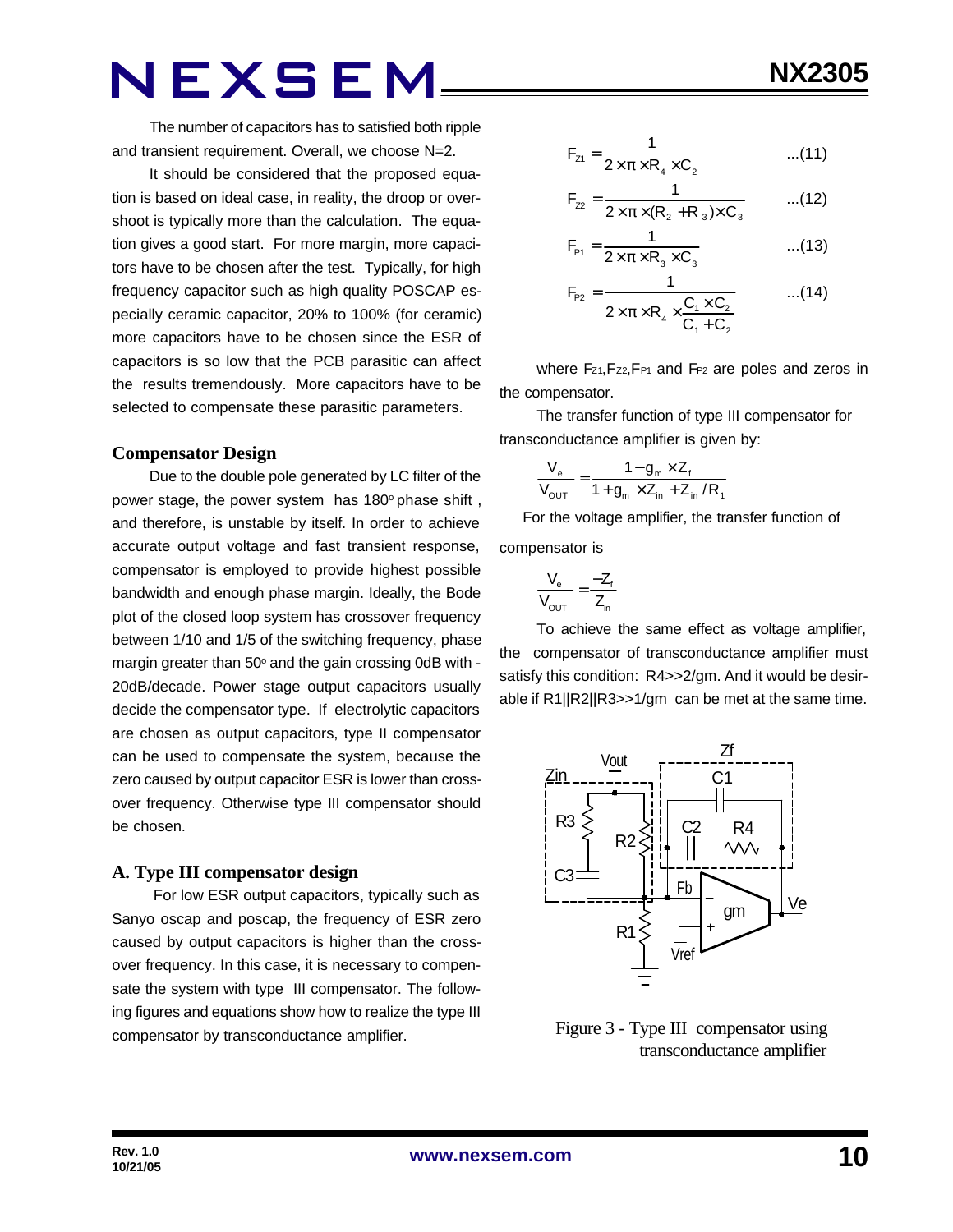**Case 1: FLC<F<sup>O</sup> <FESR**



### Figure 4 - Bode plot of Type III compensator  $(F_{LC}$ < $F_{O}$ < $F_{ESR}$ )

 Typical design example of type III compensator in which the crossover frequency is selected as  $\mathsf{F}_{\text{\tiny{LC}}}$ < $\mathsf{F}_{\text{\tiny{OSR}}}$  and  $\mathsf{F}_{\text{\tiny{O}}}$ <=1/10~1/5 $\mathsf{F}_{\text{\tiny{s}}}$  is shown as the following steps.

1. Calculate the location of LC double pole  $F_{LC}$ and ESR zero  $F_{FSR}$ .

$$
F_{LC} = \frac{1}{2 \times \pi \times \sqrt{L_{OUT} \times C_{OUT}}}
$$

$$
= \frac{1}{2 \times \pi \times \sqrt{2.2uH \times 940uF}}
$$

$$
= 3.5kHz
$$

$$
F_{ESR} = \frac{1}{2 \times \pi \times ESR \times C_{OUT}}
$$
  
= 
$$
\frac{1}{2 \times \pi \times 4.5m\Omega \times 940 \text{UF}}
$$
  
= 37.6kHz  
2. Set R<sub>2</sub> equal to 10kΩ.

$$
R_1 = \frac{R_2 \times V_{REF}}{V_{OUT} - V_{REF}} = \frac{10k\Omega \times 0.8V}{1.8V - 0.8V} = 8k\Omega
$$

Choose  $\mathsf{R}_{\scriptscriptstyle{1}}$ =8kΩ.

3. Set zero  $F_{Z2} = F_{LC}$  and  $F_{p1} = F_{ESR}$ .

4. Calculate  $\mathsf{R}_{\!{}_4}$  and  $\mathsf{C}_{\!{}_3}$  with the crossover frequency at 1/10~ 1/5 of the switching frequency. Set F<sub>o</sub>=25kHz.

$$
C_3 = \frac{1}{2 \times \pi \times R_2} \times (\frac{1}{F_{z2}} - \frac{1}{F_{p1}})
$$
  
\n
$$
= \frac{1}{2 \times \pi \times 10k\Omega} \times (\frac{1}{3.5kHz} - \frac{1}{37.6kHz})
$$
  
\n=4.1nF  
\n
$$
R_4 = \frac{V_{osc}}{V_{in}} \times \frac{2 \times \pi \times F_0 \times L}{C_3} \times C_{out}
$$
  
\n
$$
= \frac{1.5V}{12V} \times \frac{2 \times \pi \times 25kHz \times 2.2uH}{3.9nF} \times 940uF
$$
  
\n=10.4kΩ

Choose C3=3.9nF, R4=10.2k.

5. Calculate  $\mathsf{C}_2$  with zero  $\mathsf{F}_{\mathsf{z}1}$  at 75% of the LC double pole by equation (11).

$$
C_2 = \frac{1}{2 \times \pi \times F_{z1} \times R_4}
$$
  
= 
$$
\frac{1}{2 \times \pi \times 0.75 \times 3.5 \text{kHz} \times 10.2 \text{k}\Omega}
$$
  
= 5.95nF

#### Choose C2=5.6nF.

6. Calculate  $\mathsf{C}_\mathsf{1}$  by equation (14) with pole  $\mathsf{F}_{\mathsf{p2}}$  at half the switching frequency.

$$
C_1 = \frac{1}{2 \times \pi \times R_4 \times F_{p_2}}
$$
  
= 
$$
\frac{1}{2 \times \pi \times 10.2 k\Omega \times 150 kHz}
$$
  
= 104pF

Choose C1=100pF. 7. Calculate  $R_3$  by equation (13).

$$
R_3 = \frac{1}{2 \times \pi \times F_{P1} \times C_3}
$$
  
= 
$$
\frac{1}{2 \times \pi \times 37.6 \text{kHz} \times 3.9 \text{nF}}
$$
  
= 1.1k $\Omega$ 

Choose  $R_3 = 1.1kΩ$ .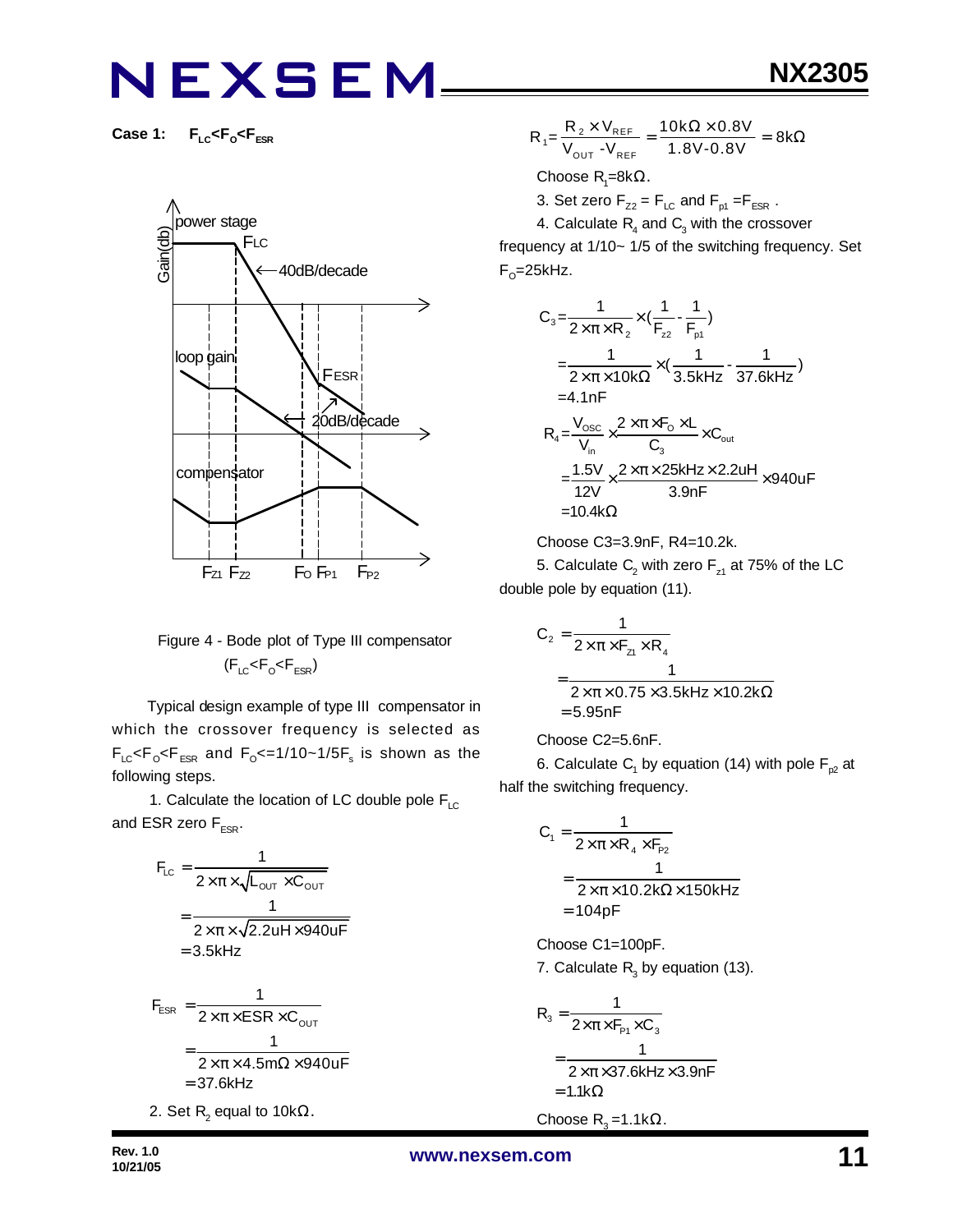$F_{LC}$ < $F_{ESR}$ < $F_{O}$ 



### Figure 5 - Bode plot of Type III compensator  $(F_{LC}$ < $F_{ESR}$ < $F_{O}$ )

 If electrolytic capacitors are used as output capacitors, typical design example of type III compensator in which the crossover frequency is selected as  $\mathsf{F}_{\text{\tiny{LC}}} \!\!\mathopen{\leq} \!\mathsf{F}_{\text{\tiny{ESR}}} \!\!\mathopen{\leq} \!\mathsf{F}_{\text{\tiny{O}}}$  and  $\mathsf{F}_{\text{\tiny{O}}} \!\!\mathopen{\leq} \!=\! 1/10 \!\!\mathclose{\sim} \!1/\!5 \mathsf{F}_{\text{\tiny{S}}}$  is shown as the following steps. Here one SANYO MV-WG1500 with 13 mΩ is chosen as output capacitor.

1. Calculate the location of LC double pole  $F_{LC}$ and ESR zero  $F_{ESR}$ .

$$
F_{LC} = \frac{1}{2 \times \pi \times \sqrt{L_{OUT} \times C_{OUT}}}
$$
\n
$$
= \frac{1}{2 \times \pi \times \sqrt{2.2uH \times 1500uF}}
$$
\n
$$
= 2.77kHz
$$
\n
$$
F_{ESR} = \frac{1}{2 \times \pi \times ESR \times C_{OUT}}
$$
\n
$$
= \frac{1}{2 \times \pi \times 13m\Omega \times 1500uF}
$$
\n
$$
= 8.16kHz
$$

2. Set R $_{2}$  equal to 15k $\Omega_{\cdot}$ 

$$
R_{1} = \frac{R_{2} \times V_{REF}}{V_{OUT} - V_{REF}} = \frac{15k\Omega \times 0.8V}{1.8V - 0.8V} = 12k\Omega
$$
  
\nChoose R<sub>7</sub>=12k $\Omega$ .  
\n3. Set zero F<sub>z2</sub> = F<sub>LC</sub> and F<sub>p1</sub> =F<sub>ESR</sub>.  
\n4. Calculate C<sub>3</sub>.  
\nC<sub>3</sub>= $\frac{1}{2 \times \pi \times R_{2}} \times (\frac{1}{F_{2}} - \frac{1}{F_{p1}})$   
\n $=\frac{1}{2 \times \pi \times 15k\Omega} \times (\frac{1}{2.77kHz} - \frac{1}{8.16kHz})$   
\n=2.5nF  
\nChoose C<sub>3</sub>=2.7nF.  
\n5. Calculate R<sub>3</sub>.  
\nR<sub>3</sub> =  $\frac{1}{2 \times \pi \times 8.16kHz \times 2.7nF}$   
\n= 7.22k $\Omega$   
\nChoose R<sub>3</sub> =7.32k $\Omega$ .  
\n6. Calculate R<sub>4</sub> with F<sub>o</sub>=30kHz.  
\nV<sub>osc</sub> = 2 $\pi \times \pi$  F<sub>o</sub> × L<sub>g</sub> R<sub>2</sub> × R<sub>3</sub>

$$
R_4 = \frac{V_{\text{osc}}}{V_{\text{in}}} \times \frac{2 \times \pi \times F_0 \times L}{ESR} \times \frac{R_2 \times R_3}{R_2 + R_3}
$$
  
= 
$$
\frac{1.5V}{12V} \times \frac{2 \times \pi \times 30kHz \times 2.2uH}{13m\Omega} \times \frac{15k\Omega \times 7.32k\Omega}{15k\Omega + 7.32k\Omega}
$$
  
= 19.6k $\Omega$ 

 $\mathsf{Choose}\, \mathsf{R}_4$ =19.6k $\Omega.$ 

5. Calculate  $\mathsf{C}_2$  with zero  $\mathsf{F}_{\mathsf{z}1}$  at 75% of the LC double pole by equation (11).

$$
C_2 = \frac{1}{2 \times \pi \times F_{z1} \times R_4}
$$
  
= 
$$
\frac{1}{2 \times \pi \times 0.75 \times 2.77 \text{kHz} \times 19.6 \text{k}\Omega}
$$
  
= 2.9nF

Choose  $C_2$ =2.7nF.

6. Calculate  $\mathsf{C}_\mathsf{1}$  by equation (14) with pole  $\mathsf{F}_{\mathsf{p2}}$  at half the switching frequency.

$$
C_1 = \frac{1}{2 \times \pi \times R_4 \times F_{p_2}}
$$
  
= 
$$
\frac{1}{2 \times \pi \times 19.6 k\Omega \times 150 kHz}
$$
  
= 54pF

 $\mathsf{Choose}\ C_{\scriptscriptstyle \!1}=\!\!56$ p $\mathsf{F}.$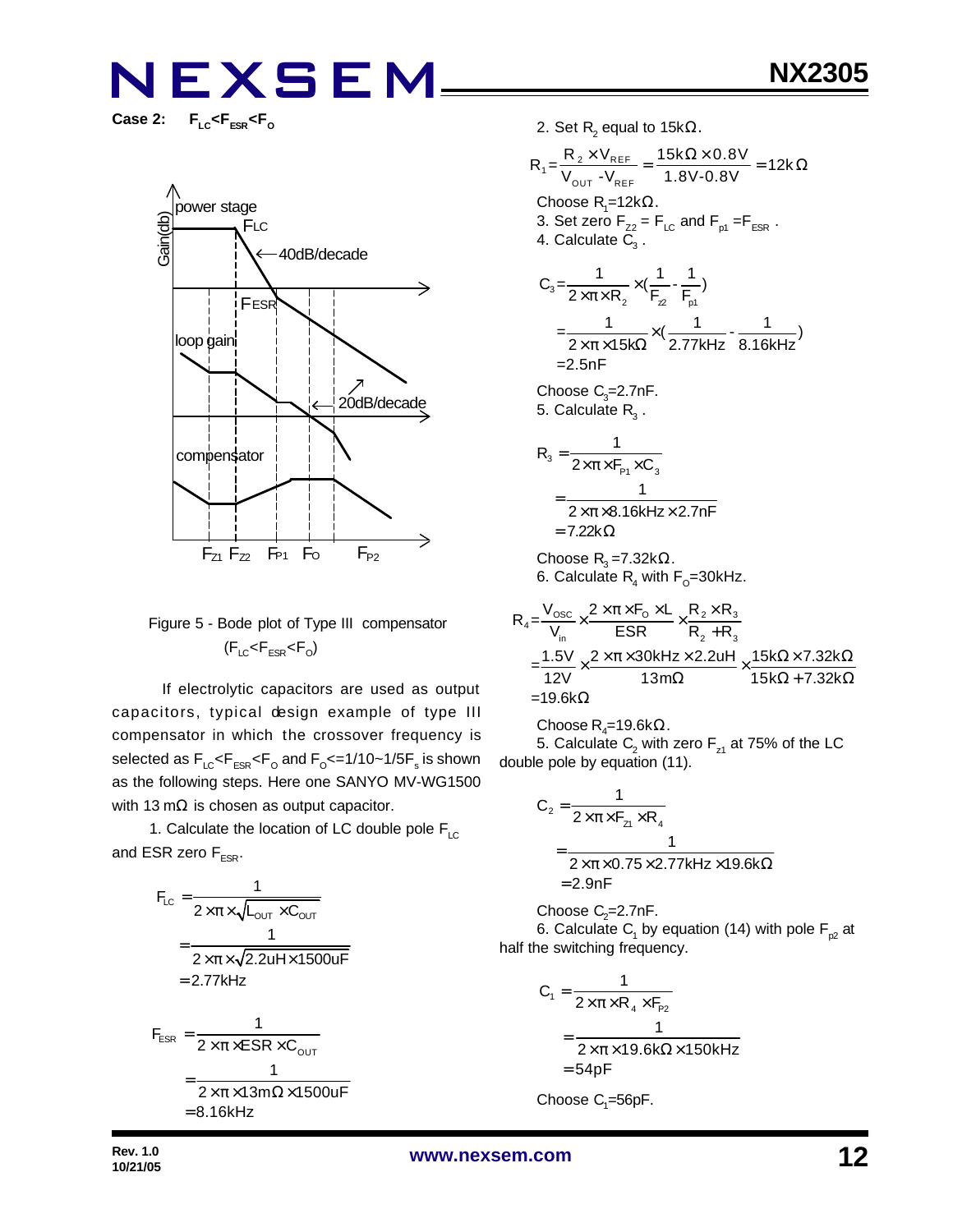If the electrolytic capacitors are chosen as power stage output capacitors, usually the Type II compensator can be used to compensate the system.

For this type of compensator,  $\mathsf{F}_\mathsf{O}$  has to satisfy  $F_{LC}$ < $F_{ESR}$ << $F_{O}$ <=1/10~1/5 $F_{s.}$ 

#### **Case 1:**

 Type II compensator can be realized by simple RC circuit as shown in figure 7.  $R_3$  and  $C_1$  introduce a zero to cancel the double pole effect.  $\textsf{C}_\textsf{2}^{\textsf{}}\,$  introduces a pole to suppress the switching noise.

To achieve the same effect as voltage amplifier, the compensator of transconductance amplifier must satisfy this condition:  $R_{_3}$ >>1/gm and  $R_{_1}$ ||R $_2$ >>1/gm. The following equations show the compensator pole zero location and constant gain.

Gain=
$$
\frac{R_3}{R_2}
$$
 ... (15)  
\n
$$
F_z = \frac{1}{2 \times \pi \times R_3 \times C_1}
$$
 ... (16)  
\n
$$
F_p \approx \frac{1}{2 \times \pi \times R_3 \times C_2}
$$
 ... (17)







 Figure 7 - Type II compensator with transconductance amplifier(case 1)

The following parameters are used as an example for type II compensator design, three 1500uF with 19mohm Sanyo electrolytic CAP 6MV1500WGL are used as output capacitors. Coilcraft DO5010P-152HC 1.5uH is used as output inductor. See figure 19. The power stage information is that:

VIN=12V, VOUT=1.2V, IOUT =12A, FS=300kHz.

1. Calculate the location of LC double pole  $F_{\text{LC}}$ and ESR zero  $F_{FSR}$ .

$$
F_{LC} = \frac{1}{2 \times \pi \times \sqrt{L_{OUT} \times C_{OUT}}}
$$

$$
= \frac{1}{2 \times \pi \times \sqrt{1.5uH \times 4500uF}}
$$

$$
= 1.94kHz
$$

$$
F_{ESR} = \frac{1}{2 \times \pi \times ESR \times C_{OUT}}
$$

$$
= \frac{1}{2 \times \pi \times 6.33 \text{ m}\Omega \times 4500 \text{ uF}}
$$

$$
= 5.6 \text{kHz}
$$

2. Set crossover frequency  $F_0 = 30k$ Hz $>> F_{FSR}$ .

3. Set  $\mathsf{R}_{\mathsf{2}}$  equal to10k $\Omega.$  Based on output voltage, using equation 21, the final selection of  $\mathsf{R}_{\mathsf{1}}$  is 20k $\Omega.$ 4.Calculate  $R_{3}$  value by the following equation.

$$
R_{3} = \frac{V_{\text{osc}}}{V_{\text{in}}} \times \frac{2 \times \pi \times F_{\text{o}} \times L}{ESR} \times R_{2}
$$
  
= 
$$
\frac{1.1 V}{12 V} \times \frac{2 \times \pi \times 30 kHz \times 1.5 uH}{6.33 m \Omega} \times 10 k \Omega
$$
  
= 37.2 k $\Omega$ 

Choose  $R_3 = 37.4k\Omega$ .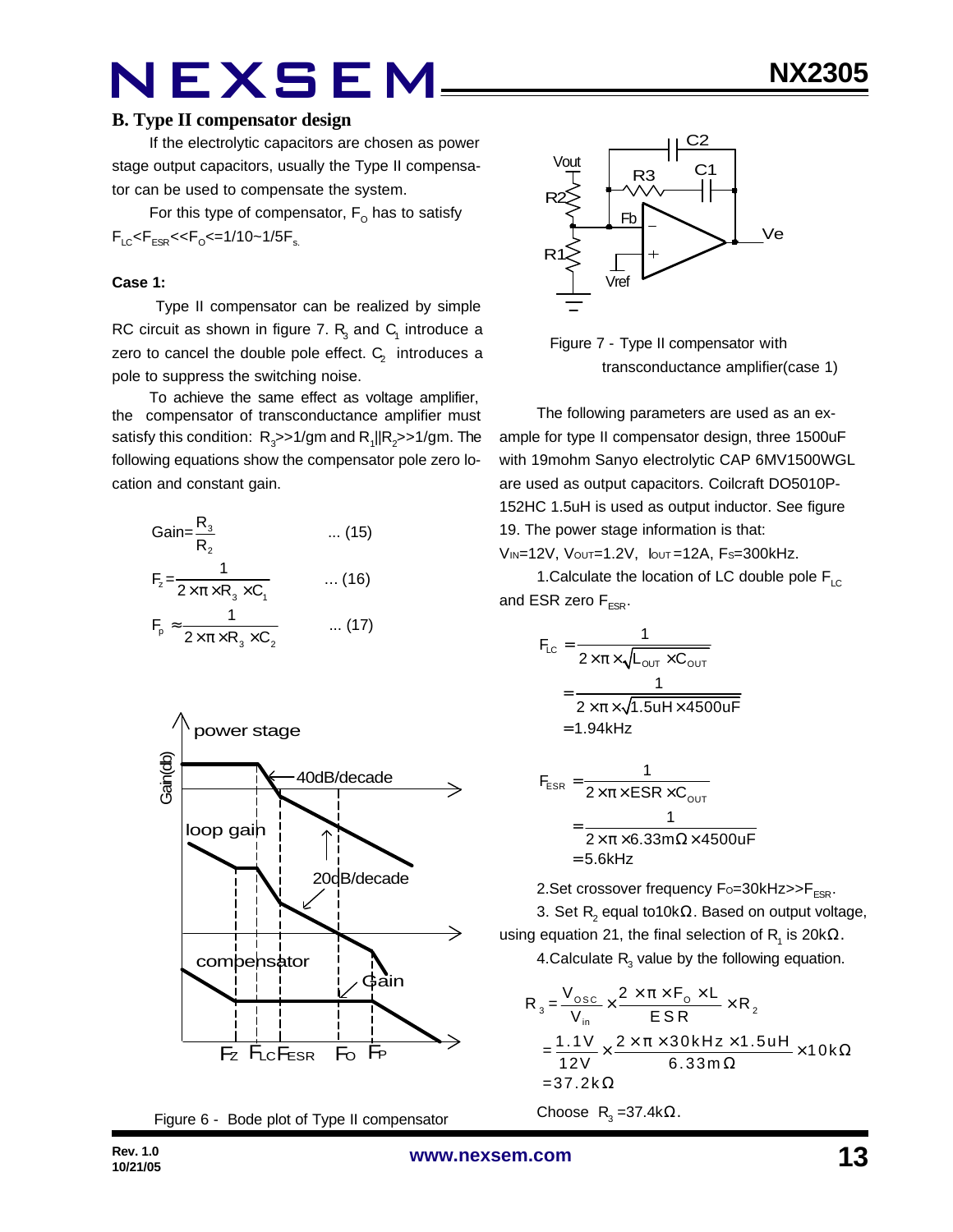$$
C_1 = \frac{1}{2 \times \pi \times R_3 \times F_2}
$$
  
= 
$$
\frac{1}{2 \times \pi \times 37.4 \text{k}\Omega \times 0.75 \times 1.94 \text{k}
$$
  
=2.9nF

Choose  $C_1 = 2.7$ nF.

6. Calculate  $\mathsf{C}_\text{2}$  by setting compensator pole  $\mathrm{F}_{\text{p}}$ at half the swithing frequency.

$$
C_2 = \frac{1}{\pi \times R_3 \times F_s}
$$
  
= 
$$
\frac{1}{\pi \times 37.4 \text{ k}\Omega \times 150 \text{ kHz}}
$$
  
= 57 pF

Choose  $\mathrm{C}_2$ =56pF.

#### **Case 2:**

Type II compensator can also be realized by simple RC circuit without feedback as shown in figure 9. R3 and C1 introduce a zero to cancel the double pole effect. C2 introduces a pole to suppress the switching noise. The following equations show the compensator pole zero location and constant gain.

$$
Gain = g_m \times \frac{R_1}{R_1 + R_2} \times R_3 \qquad \dots (18)
$$
  
\n
$$
F_z = \frac{1}{2 \times \pi \times R_3 \times C_1} \qquad \dots (19)
$$
  
\n
$$
F_p \approx \frac{1}{2 \times \pi \times R_3 \times C_2} \qquad \dots (20)
$$



Figure 8 - Bode plot of Type II compensator





For this type of compensator,  $\mathsf{F}_\mathsf{O}$  has to satisfy  $F_{LC}$ < $F_{ESR}$ << $F_{O}$ <=1/10~1/5 $F_{s.}$ 

The following is parameters for type II compensator design. Input voltage is 12V, output voltage is 3.3V, output inductor is 1.5uH, output capacitors are two 680uF with 41mΩ electrolytic capacitors.

1. Calculate the location of LC double pole  $F_{LC}$ and ESR zero  $F_{FSR}$ .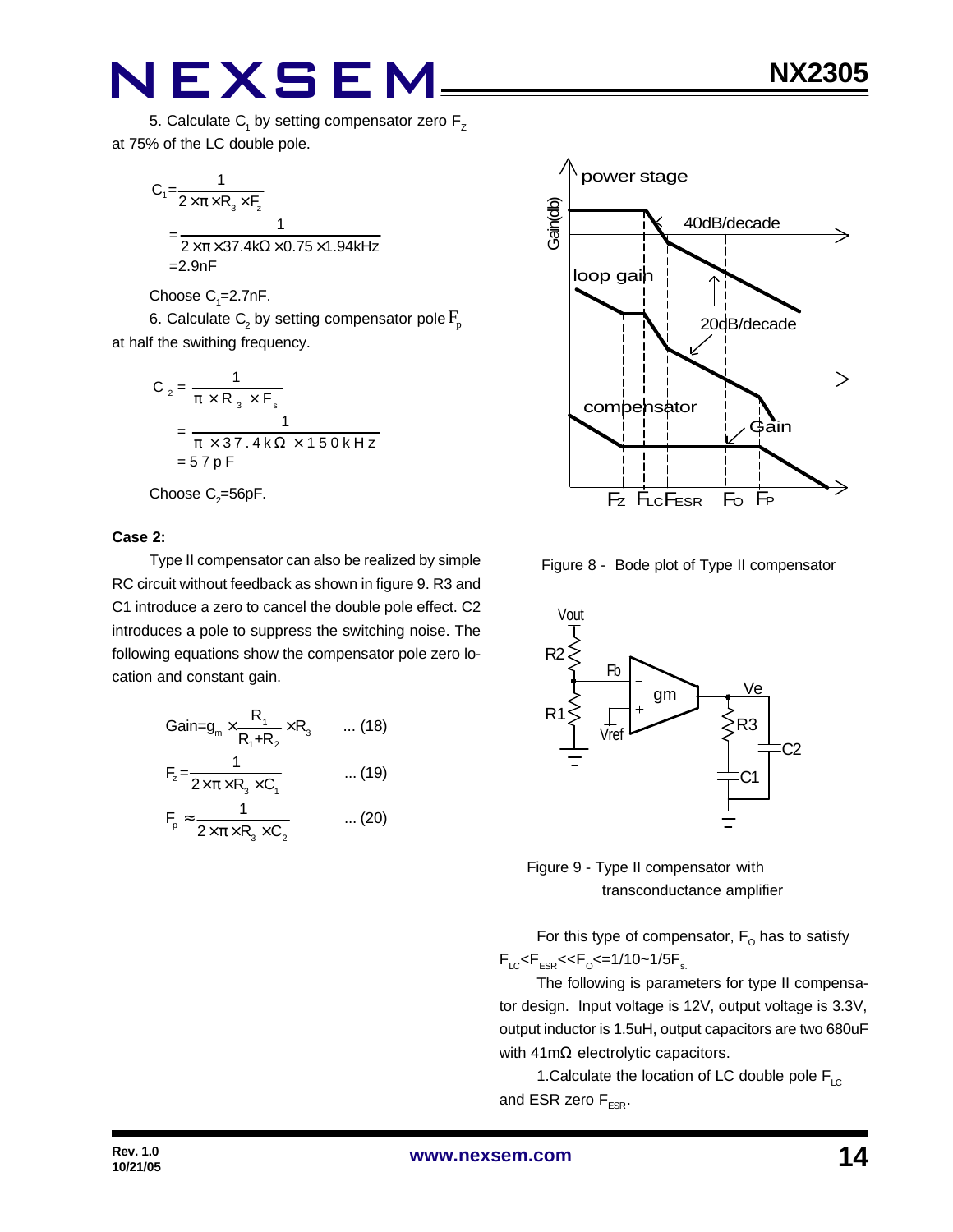$$
F_{LC} = \frac{1}{2 \times \pi \times \sqrt{L_{OUT} \times C_{OUT}}}
$$

$$
= \frac{1}{2 \times \pi \times \sqrt{1.5uH \times 1360uF}}
$$

$$
= 3.5kHz
$$

$$
F_{ESR} = \frac{1}{2 \times \pi \times ESR \times C_{OUT}}
$$

$$
= \frac{1}{2 \times \pi \times 20.5 m\Omega \times 1360 uF}
$$

$$
= 5.7 kHz
$$

2.Set  $\mathsf{R}_{\mathsf{2}}$  equal to10.2k $\Omega.$  Using equation 21, the final selection of  $\mathsf{R}_{\mathsf{1}}$  is 3.24k $\Omega.$ 

3. Set crossover frequency at 1/10~ 1/5 of the swithing frequency, here Fo=30kHz.

4.Calculate  $R_{3}$  value by the following equation.

$$
R_{3} = \frac{V_{\text{osc}}}{V_{\text{in}}} \times \frac{2 \times \pi \times F_{\text{o}} \times L}{R_{\text{ESR}}} \times \frac{1}{g_{\text{m}}} \times \frac{R_{1} + R_{2}}{R_{1}}
$$
\n
$$
= \frac{1.5V}{12} \times \frac{2 \times \pi \times 30 \text{kHz} \times 1.5 \text{uH}}{20.5 \Omega} \times \frac{1}{2 \text{mA/V}}
$$
\n
$$
\times \frac{10.2 \text{k}\Omega + 3.24 \text{k}\Omega}{3.24 \text{k}\Omega}
$$
\n=3.55 k\Omega

$$
-0.00022
$$

Choose 
$$
R_3 = 3.57kΩ
$$
.

5. Calculate  $\mathsf{C}_\mathsf{1}$  by setting compensator zero  $\mathsf{F}_\mathsf{Z}$ at 75% of the LC double pole.

$$
C_1 = \frac{1}{2 \times \pi \times R_3 \times F_z}
$$
  
= 
$$
\frac{1}{2 \times \pi \times 3.57 \times \Omega \times 0.75 \times 3.5 \times Hz}
$$
  
= 16.9nF

Choose  $\mathrm{C}_\text{\tiny{1}}$ =15nF.

6. Calculate  $\mathsf{C}_\mathsf{2}$  by setting compensator pole  $\,\mathsf{F}_\mathsf{p}\,$ at half the swithing frequency.

$$
C_2 = \frac{1}{\pi \times R_3 \times F_s}
$$
  
= 
$$
\frac{1}{\pi \times 3.57 \times \Omega \times 300 \times Hz}
$$
  
= 297 pF

Choose  $C_1 = 330pF$ .

#### **Output Voltage Calculation**

Output voltage is set by reference voltage and external voltage divider. The reference voltage is fixed at 0.8V. The divider consists of two ratioed resistors so that the output voltage applied at the Fb pin is 0.8V when the output voltage is at the desired value. The following equation and picture show the relationship between  $V_{\text{OUT}}$ ,  $V_{\text{REF}}$  and voltage divider.





$$
R_1 = \frac{R_2 \times V_{REF}}{V_{OUT} - V_{REF}} \qquad \qquad \dots (21)
$$

where  $R<sub>2</sub>$  is part of the compensator, and the value of R<sub>1</sub> value can be set by voltage divider.

See compensator design for  $\mathsf{R}_{\mathsf{1}}$  and  $\mathsf{R}_{\mathsf{2}}$  selection.

#### **Input Capacitor Selection**

Input capacitors are usually a mix of high frequency ceramic capacitors and bulk capacitors. Ceramic capacitors bypass the high frequency noise, and bulk capacitors supply current to the MOSFETs. Usually 1uF ceramic capacitor is chosen to decouple the high frequency noise.The bulk input capacitors are decided by voltage rating and RMS current rating. The RMS current in the input capacitors can be calculated as:

$$
I_{RMS} = I_{OUT} \times \sqrt{D} \times \sqrt{1 - D}
$$

$$
D = \frac{V_{OUT}}{V_{IN}}
$$

 $V_{IN}$  = 12V,  $V_{OUT}$ =1.8V,  $V_{OUT}$ =10A, using equation (19), the result of input RMS current is 3.6A.

...(22)

For higher efficiency, low ESR capacitors are recommended.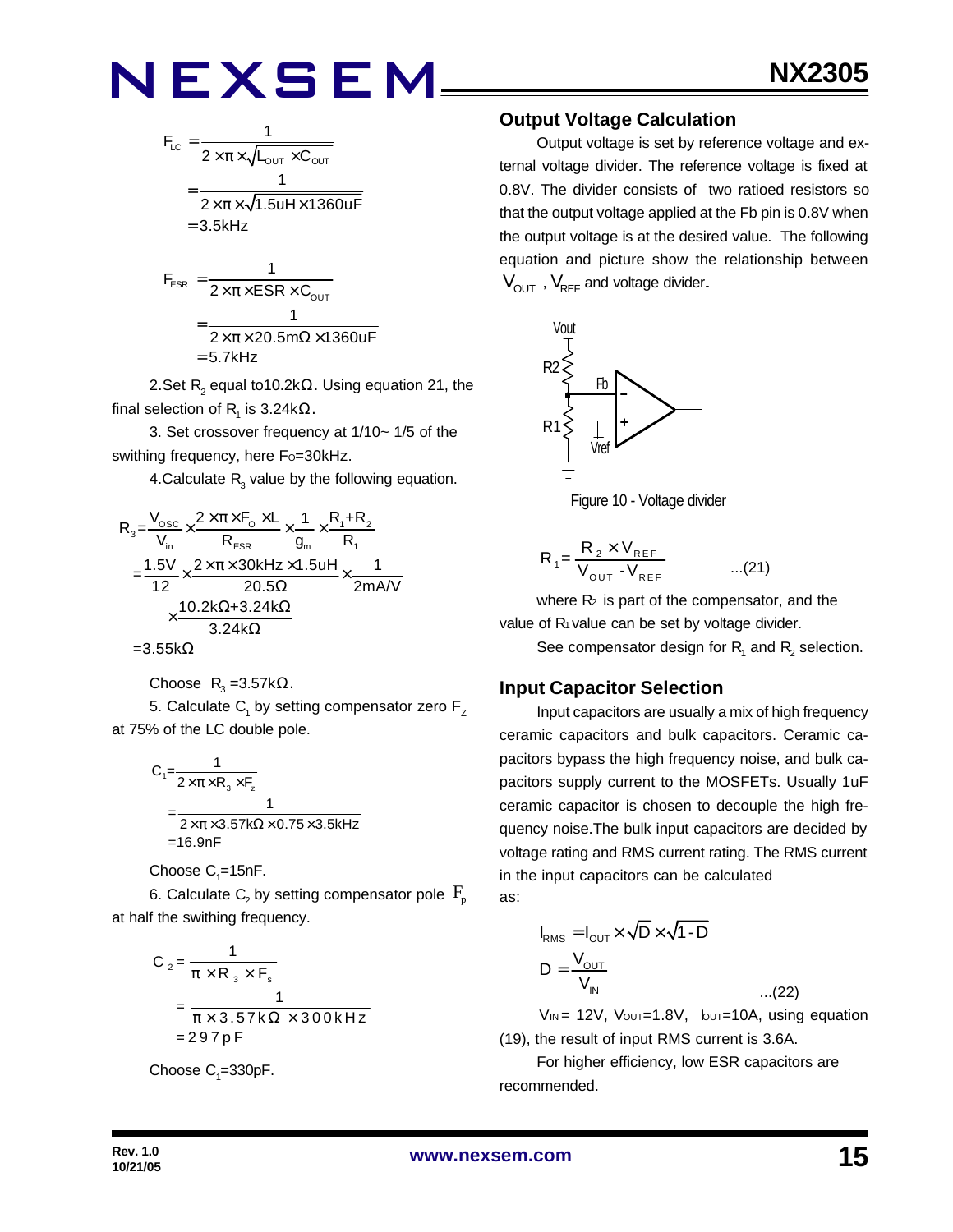One Sanyo OS-CON 16SVP180M 16V 180uF 20mΩ with 3.64A RMS rating are chosen as input bulk capacitors.

#### **Power MOSFETs Selection**

The NX2305 requires two N-Channel power MOSFETs. The selection of MOSFETs is based on maximum drain source voltage, gate source voltage, maximum current rating, MOSFET on resistance and power dissipation. The main consideration is the power loss contribution of MOSFETs to the overall converter efficiency. In this design example, two IRFR3709Z are used. They have the following parameters:  $V_{DS}=30V,R_{DSON}$  $=6.5$ m $\Omega$ , $Q_{GATE}$ =17nC.

 There are two factors causing the MOSFET power loss:conduction loss, switching loss.

Conduction loss is simply defined as:

$$
P_{HCON} = I_{OUT}^2 \times D \times R_{DS(ON)} \times K
$$
  
\n
$$
P_{LCDN} = I_{OUT}^2 \times (1 - D) \times R_{DS(ON)} \times K
$$
...(23)  
\n
$$
P_{TOTAL} = P_{HCON} + P_{LCDN}
$$

where the R<sub>DS(ON)</sub> will increases as MOSFET junction temperature increases,  $K$  is  $R_{S(ON)}$  temperature dependency. As a result, RDS(ON) should be selected for the worst case, in which K approximately equals to 1.4 at 125°C according to IRFR3709Z datasheet. Conduction loss should not exceed package rating or overall system thermal budget.

Switching loss is mainly caused by crossover conduction at the switching transition. The total switching loss can be approximated.

$$
P_{\text{SW}} = \frac{1}{2} \times V_{\text{IN}} \times V_{\text{OUT}} \times T_{\text{SW}} \times F_{\text{S}} \quad \text{....(24)}
$$

where but is output current, Tsw is the sum of  $T_{\rm B}$ and  $T_F$  which can be found in mosfet datasheet, and Fs is switching frequency. Switching loss Psw is frequency dependent.

Also MOSFET gate driver loss should be considered when choosing the proper power MOSFET. MOSFET gate driver loss is the loss generated by discharging the gate capacitor and is dissipated in driver circuits.It is proportional to frequency and is defined as:

$$
\boldsymbol{P}_{\text{gate}} = (\boldsymbol{Q}_{\text{HGATE}} \times \boldsymbol{V}_{\text{HGS}} + \boldsymbol{Q}_{\text{LGATE}} \times \boldsymbol{V}_{\text{LGS}}) \times \boldsymbol{F}_{\text{S}} \qquad ... (25)
$$

where QHGATE is the high side MOSFETs gate charge,QLGATE is the low side MOSFETs gate charge,VHGS is the high side gate source voltage, and  $V_{LGS}$  is the low side gate source voltage.

 This power dissipation should not exceed maximum power dissipation of the driver device.

### **Soft Start and Enable**

NX2305 has digital soft start for switching controller and has one enable pin for this start up. When the Power Ready (POR) signal is high and the voltage at enable pin is above  $V_{\text{ENTHH}}$  the internal digital counter starts to operate and the voltage at positive input of Error amplifier starts to increase, the feedback network will force the output voltage follows the reference and starts the output slowly. After 2048 cycles, the soft start is complete and the output voltage is regulated to the desired voltage decided by the feedback resistor divider.



Figure 11 - Enable and Shut down the NX2305 with Enable pin.

The start up of NX2305 can be programmed through resistor divider at Enable pin. For example, if the input bus voltage is 12V and we want NX2305 starts when Vbus is above 8V. We can select

$$
R_{1} = \frac{(8V - V_{\text{ENTHH}}) \times R_{2}}{V_{\text{ENTHH}}}
$$

The NX2305 can be turned off by pulling down the Enable pin by extra signal MOSFET as shown in the above Figure. When Enable pin is below  $V_{ENTHL}$  the digital soft start is reset to zero. In addition, all the high side and low side driver is off and no negative spike will be generated during the turn off.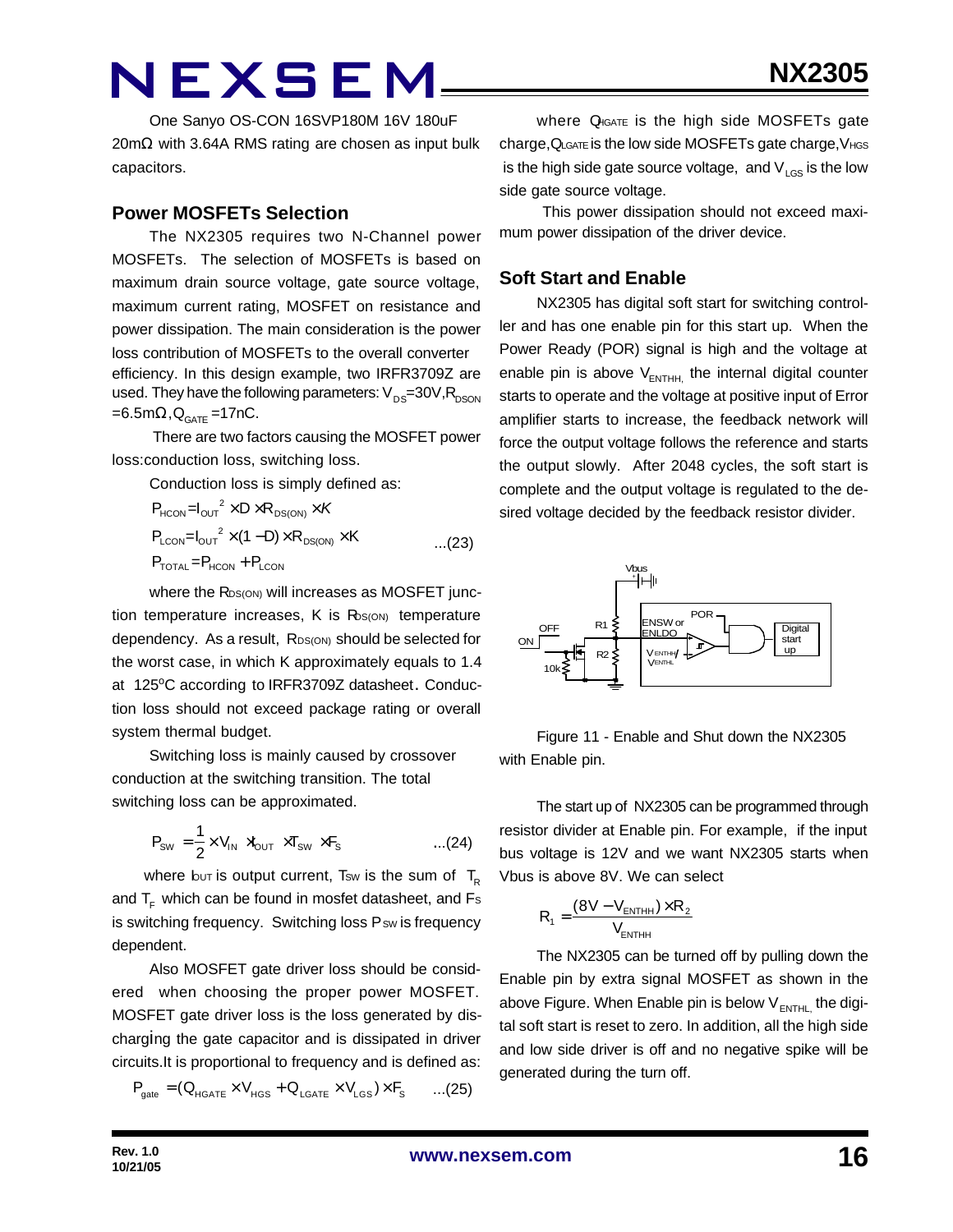#### **Over Current Protection**

Over current protection for NX2305 is achieved by sensing current through the low side MOSFET. An internal current source of 40uA flows through an external resistor connected from OCP pin to SW node sets the over current protection threshold. When synchronous FET is on, the voltage at node SW is given as

 $V_{SW} = -I_1 \times R_{DSON}$ 

The voltage at pin OCP is given as

 $I_{\text{OCP}} \times R_{\text{OCP}} + V_{\text{SW}}$ 

When the voltage is below zero, the over current occurss as shown in figure 10.



Figure 12 - Over current protection

The over current limit can be set by the following equation

 $I_{\text{SET}} = I_{\text{OCP}} \times R_{\text{OCP}} / R_{\text{DSON}}$ 

If the MOSFET  $R_{DSON} = 9m\Omega$ , and the current limit is set at 15A, then

$$
R_{\text{OCP}} = \frac{I_{\text{SET}} \times R_{\text{DSON}}}{I_{\text{OCP}}} = \frac{15A \times 9m\Omega}{40uA} = 3.375k\Omega
$$

Choose  $R_{OCP}$ =4k $\Omega$ 

### **LDO Selection Guide**

NX2305 offers a LDO controller. The selection of MOSFET to meet LDO is more straight forward. The selection is that the Rdson of MOSFET should meet the dropout requirement. For example.

 $V_{LDOIN} = 3.3V$  $V_{\text{LOOUT}}$  = 2.5V  $I_{\text{Load}} = 2A$ The maximum Rdson of MOSFET should be

$$
\begin{aligned} \boldsymbol{R}_{\text{RDSON}} &= (\boldsymbol{V}_{\text{LDON}} - \boldsymbol{V}_{\text{LDOUT}}) \times \boldsymbol{I}_{\text{LOAD}} \\ &= (3.3\boldsymbol{V} - 2.5\boldsymbol{V}) / 2\boldsymbol{A} = 0.4\boldsymbol{\Omega} \end{aligned}
$$

Most of MOSFETs can meet the requirement. More important is that MOSFET has to be selected right package to handle the thermal capability. For LDO, maximum power dissipation is given as

$$
P_{\text{LOSS}} = (V_{\text{LDON}} - V_{\text{LDOOUT}}) \times I_{\text{LOAD}}
$$

$$
= (3.3V - 2.5V) \times 2A = 1.6W
$$

Select IR MOSFET IRFR3706 with 9m $\Omega$  R<sub>DSON</sub> is sufficient.

### **LDO Compensation**

 The diagram of LDO controller including VCC regulator is shown in above figure 11. For low frequency capacitor such as electrolytic, POSCAP, OSCON, etc, The compensation parameter can be calculated as follows.

$$
C_{c} = \frac{1}{2 \times \pi \times F_{o} \times R_{H}} \times \frac{g_{m} \times ESR}{1 + g_{m} \times ESR}
$$

where  $\mathsf{F}_\mathsf{O}$  is the desired loop gain.



Figure 13 - NX2305 LDO controller.

Typically,  $\mathsf{F}_\mathsf{O}$  has to be higher than zero caused by ESR.  $F_{\text{o}}$  is typically around several tens kHz to a few hundred kHz. For this example, we select Fo=100kHz.  $\boldsymbol{\mathsf{g}}_\mathsf{m}$  is the forward trans-conductance of MOSFET.

For IRFR3706, g<sub>m</sub>=53.

Select  $R_{H}$ =5kohm.

Output capacitor is Sanyo POSCAP 4TPE150MI with 150uF, ESR=18mohm.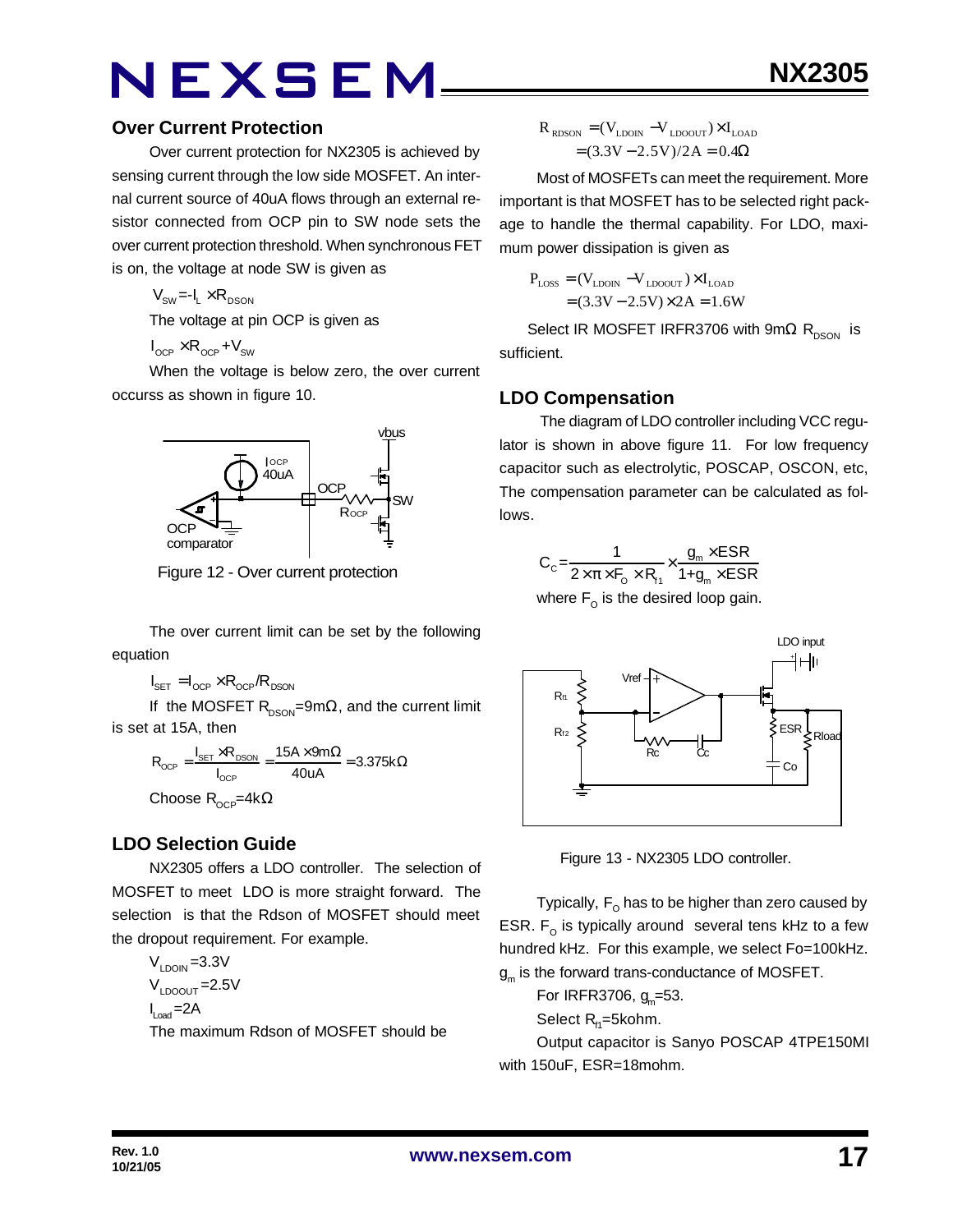$C_c = \frac{1}{2(1.53 \times 180^{14} \text{ J} \cdot \text{s})^2} \times \frac{53 \times 1800 \Omega}{4.153 \times 180^{10} \Omega} = 155 \text{pF}$  $2\times\pi\times 100$ kHz $\times$ 5k $\Omega$  1+53 $\times$ 18m  $\times \frac{53\times18m\Omega}{\sqrt{25}}$  $\times\pi\times$ 100kHz $\times$ 5k $\Omega$  1+53 $\times$ 18m $\Omega$ 

Choose C $_{\rm C}$ =150pF.

For electrolytic or POSCAP,  $R_c$  is typically selected to be zero.

 $R<sub>p</sub>$  is determined by the desired output voltage

 $R_{f2} = R_{f1} \times V_{REF} / (V_{LDOOUT} - V_{REF})$  $= 5k\Omega \times 0.8V/(1.6V - 0.8) = 5k\Omega$ Choose  $R_{p}$ =5k $\Omega$ .

### **Current Limit for LDO**

Current limit of LDO is achieved by sensing the LDO feedback voltage. When LDO\_FB pin is below 0.4V, the IC goes into hiccup mode. The IC will turn off all the channel for 2048 cycles and start to restart system again.

### **Layout Considerations**

The layout is very important when designing high frequency switching converters. Layout will affect noise pickup and can cause a good design to perform with less than expected results.

Start to place the power components, make all the connection in the top layer with wide, copper filled areas. The inductor, output capacitor and the MOSFET should be close to each other as possible. This helps to reduce the EMI radiated by the power traces due to the high switching currents through them. Place input capacitor directly to the drain of the high-side MOSFET, to reduce the ESR replace the single input capacitor with two parallel units. The feedback part of the system should be kept away from the inductor and other noise sources, and be placed close to the IC. In multilayer PCB use one layer as power ground plane and have a control circuit ground (analog ground), to which all signals are referenced.

The goal is to localize the high current path to a separate loop that does not interfere with the more sensitive analog control function. These two grounds must be connected together on the PC board layout at a single point.